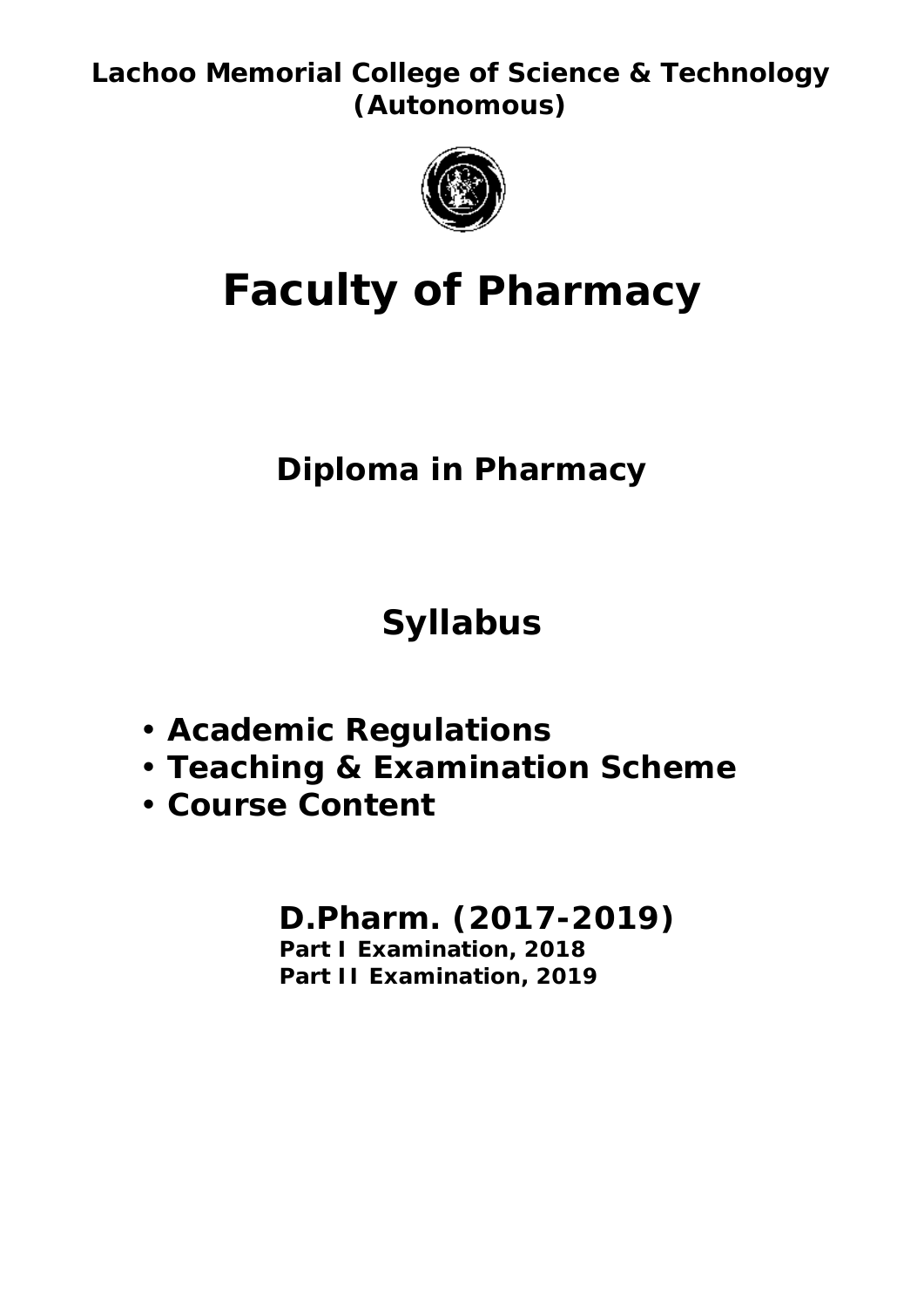#### **Diploma in Pharmacy (D.Pharm)**

#### **Academic Regulations**

1. **Duration of the course**

The duration of the D.Pharm. course shall be for two academic years, with each academic year spread over a period of not less than 180 working days excluding the days spent in the examinations in addition to 500 hours practical training spread over a period of not less than 3 months.

2. **Eligibility for admission**

A pass in 10+2 examination or intermediate examination or the first year of the three year degree course or pre-degree examination or an equivalent examination with Physics and Chemistry as compulsory subjects along with one of the Biology / Mathematics / Biotechnology / Computer Science.

Further, eligibility for admission shall be governed by the rules / directions of the All India Council of Technical Education (AICTE)/Pharmacy Council of India (PCI)/ Any competent authority.

- 3. **Scheme of study and examination**
- 3.1 The medium of instruction and examination shall be English.
- 3.2 Candidates for the D.Pharm course shall be instructed and examined as per the Teaching and Examination Scheme and Course Content of respective subjects.
- 4. **Eligibility for appearing at the examination**
- 4.1 Attendance Requirement: No student shall be allowed to appear in any examination unless he / she has attended 75% of the classes held in each theory and practical separately in each subject.
- 4.2 A student who has been admitted to D.Pharm first year and has attended a regular course of study shall be eligible to appear at D.Pharm first year examination.
- 4.3 A student who has been allowed to keep term to D.Pharm second year as per the provisions for conditions of passing and has attended a regular course of study shall be eligible to appear at D.Pharm second year examination.
- 5. **Sessional examination (Continous Internal Assessment)**

The sessional marks in each theory and practical subject shall be awarded out of a maximum of 20 marks in the following manner:

5.1 **Theory sessional (10 marks)**

At least two written tests of 10 marks each in every theory subject shall be conducted by the college at regular interval during each academic year. The total of best two performances shall be taken into consideration for computation of theory sessional marks. Duration of each written test shall be of one hour. There shall be 3 questions carrying equal marks, out of which 2 questions shall have to be attempted.

5.2 **Practical sessional (20 marks)**

The sessional marks in practicals shall be computed on the basis of the performance in the practical test (10 marks) and day-to-day evaluation of practical work/ experiments performed in the laboratory (10 marks).

5.2.1 **Practical test (05 marks)**

At least two practical tests of 5 marks each in every subject shall be conducted by the college at regular interval during each academic year. The total of best two performances shall be taken into consideration for computation of practical test marks. Duration of each practical test shall be same as prescribed for practical class in respective practical subject. Each practical test may be conducted in different parts, viz., synopsis / spotting, exercise / experiment and viva-voce etc.

5.2.2 **Day-to-day evaluation of practical work (10 marks)**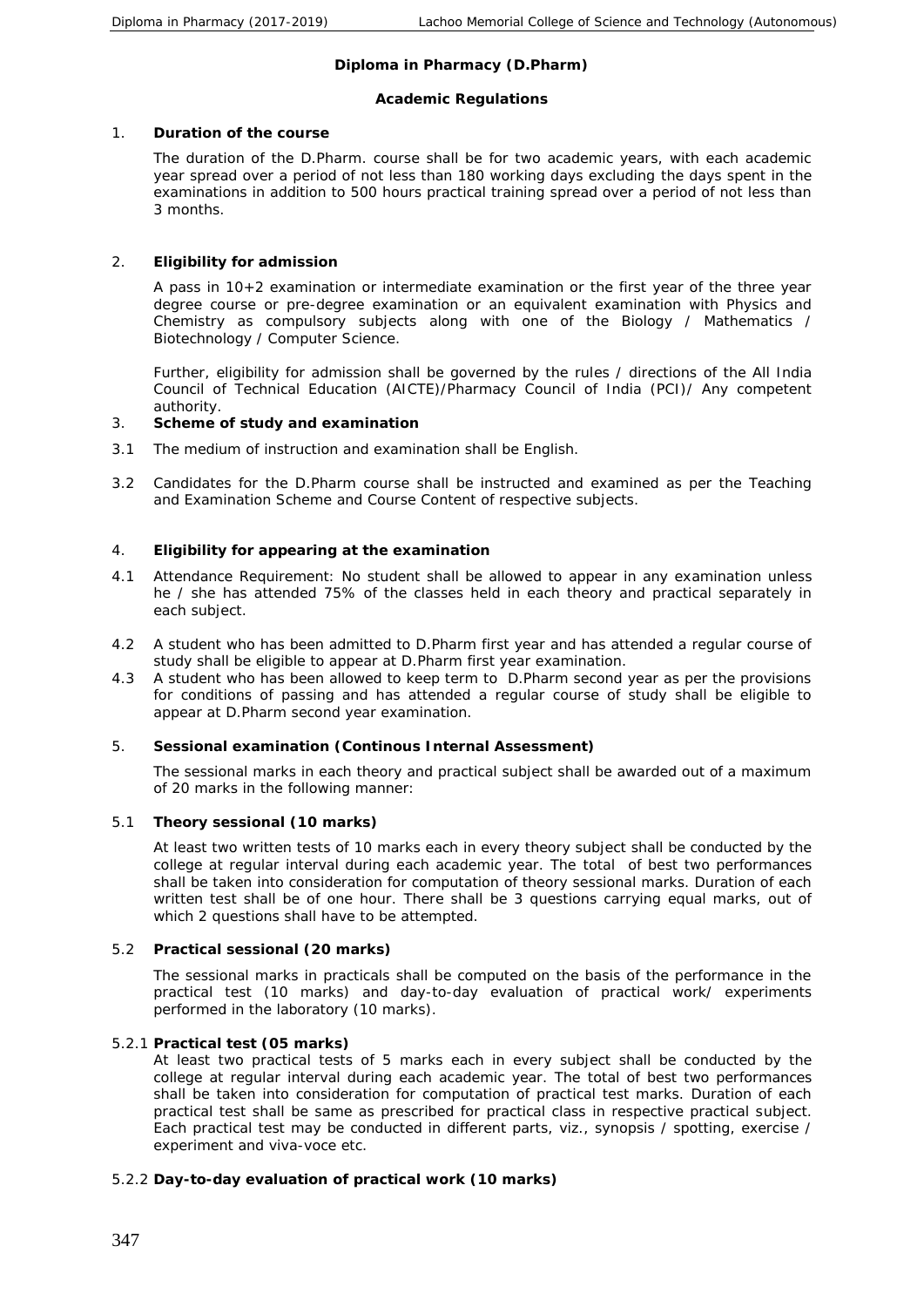The concerned teacher shall evaluate the day-to-day practical work/ experiments performed in the laboratory on the basis of the performance of the practical, viva-voce and maintenance of practical record.

- 5.3 The regular record of marks of sessional examination conducted at the college shall be maintained for each student and must be submitted to concerned authorities before the commencement of main examination.
- 5.4 A student failing in any of the subjects shall have a chance to improve his / her sessional marks both in theory and practical by appearing in one additional sessional examination. The total of best two performances from all the sessionals shall form the basis of calculating the average for computation of improved sessional marks. Marks for day-to-day assessment in the practicals cannot be improved.
- **6. Main and supplementary examination**
- 6.1 Main and supplementary examination for each subject (theory and practical are considered as separate subjects) of all the two years shall be of 80 marks each.
- 6.2 There shall be a main and a supplementary examination in a year as per the Teaching and Examination Scheme and Course Content for D.Pharm First year and D.Pharm second year. Main examination shall be held in the month of April/May or on such dates as may be fixed by the College. Supplementary examination shall be conducted after main examination on such dates as may be fixed by the College.
- 6.2 Main examination in each theory subject shall be of three hours duration. There shall be 7 questions carrying equal marks. First question shall be compulsory and shall be of short note type (5 parts of 4 marks each, student is required to attempt any 4 parts). Out of remaining 6 questions, 4 questions shall have to be attempted.
- 6.3 Main examination in each practical subject shall be of the duration as prescribed for practical class and shall comprise of synopsis / spotting, exercise / experiment and viva-voce etc. The Director, Pharmacy Wing shall send the awards to the concerned authority, immediately after completion of the examination.
- **7. Practical training**
- 7.1 **Period and other conditions of practical training**
- 7.1.1 After having appeared in second year examination of Diploma in Pharmacy, a student shall be eligible to undergo practical training in one or more of the following institutions, namely:
	- (i) Hospitals / Dispensaries run by Central / State Governments /Municipal Corporations / Central Government Health Scheme and Employees State Insurance Scheme.
	- (ii) A Pharmacy, Chemist and Druggist licensed under the Drugs and Cosmetics Rules, 1945 made under the Drugs and Cosmetics Act, 1940 (23 of 1940).
- 7.1.2 The institutions referred in sub-regulation (1) shall be eligible to impart training subject to the condition that the number of student pharmacists that may be taken in any hospital, pharmacy, chemist and druggist licensed under the Drugs and Cosmetics Rules, 1945 made under the Drugs and Cosmetics Act, 1940 shall not exceed two where there is one registered pharmacist engaged in the work in which the student pharmacist is undergoing practical training, where there is more than one registered pharmacist similarly engaged, the number shall not exceed one for each additional such registered pharmacist.
- 7.1.3 Hospital and Dispensary other than those specified in sub-regulation (1) for the purpose of giving practical training shall have to be recognized by Pharmacy Council of India on fulfilling the conditions specified in Appendix-D of the Education Regulations 1991 of Pharmacy Council of India.
- 7.1.4 In the course of practical training, the trainees shall have exposure to:
	- (i) Working knowledge of keeping of records required by various acts concerning the profession of pharmacy and
	- (ii) Practical experience in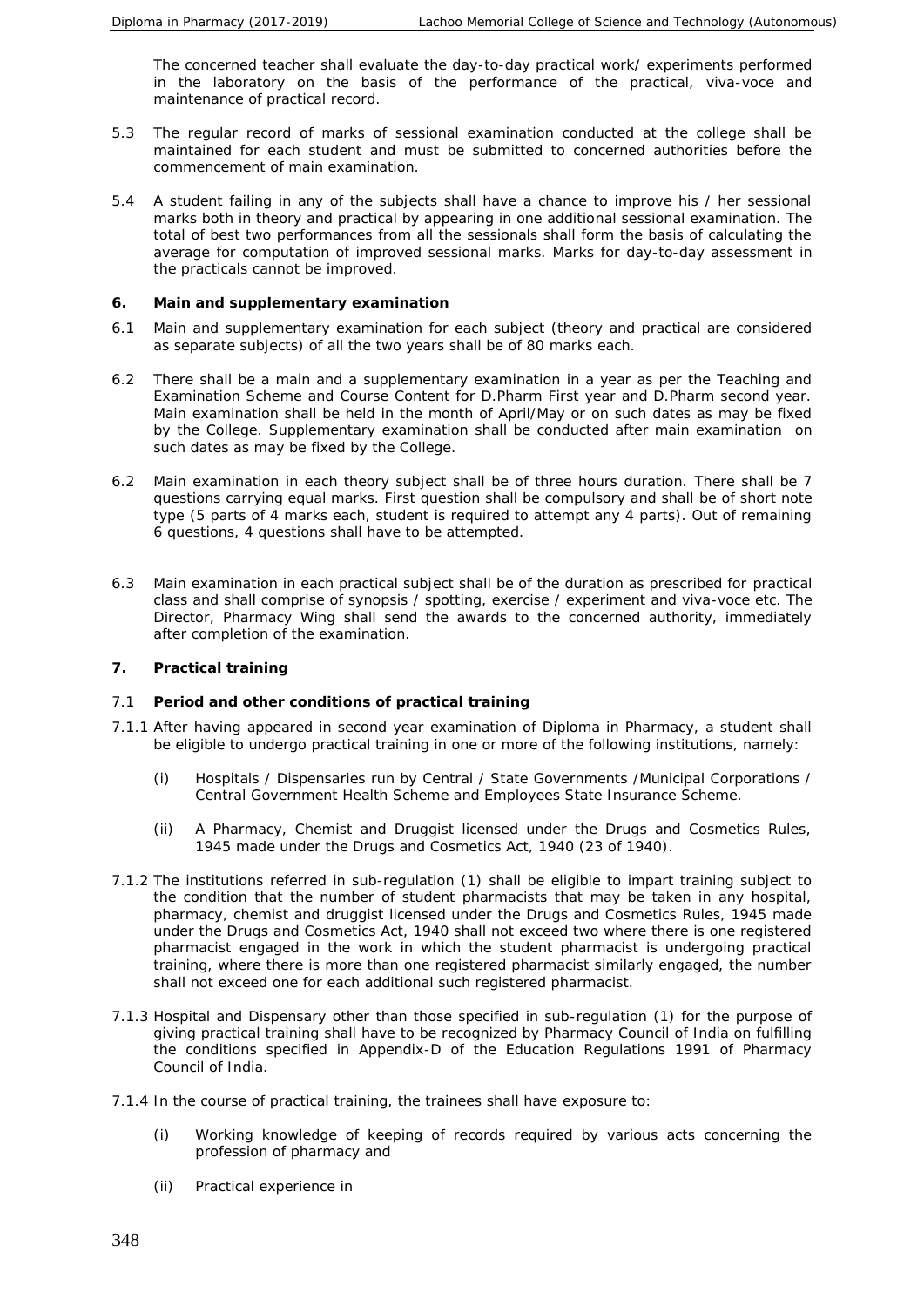- (a) the manipulation of pharmaceutical apparatus in common use;
- (b) the reading, translation and copying of prescription including checking of doses;
- (c) the dispensing of prescriptions illustrating the commoner methods of administering medicaments;
- (d) the storage of drugs and medical preparations.
- 7.1.5 The practical training shall be not less than 500 hours spread over a period of not less than 3 months provided that not less than 250 hours are devoted to actual dispensing of prescriptions.
- **7.2 Procedure to be followed prior to commencing of the training**
- 7.2.1 The Director, Pharmacy Wing, shall supply application in triplicate in 'Practical Training Contract form for qualification as a Pharmacist' to student eligible to undertake the said practical training. The contract form shall be as specified in Appendix-E to Education Regulations 1991 of Pharmacy Council of India.
- 7.2.2 The Director, Pharmacy Wing, shall fill section I of the Contract Form. The trainee shall fill section II of the said Contract Form and the Head of the institution agreeing to impart the training (hereinafter referred to as the Apprentice Master) shall fill section III of the said Contract Form.
- 7.2.3 It shall be the responsibility of the trainee to ensure that one copy (hereinafter referred to as the first copy of the Contract Form) so filled is submitted to head of the academic training institution and the other two copies (hereinafter referred to as the second copy and the third copy) shall be filed with apprentice master (if he so desires) or with the trainee pending completion of the training.
- **7.3 Certificate of completion of practical training**

On satisfactory completion of the practical training, the apprentice master shall fill Section IV of the second copy and third copy of Contract Form and cause it to be sent to the the Director, Pharmacy Wing, who shall suitably enter in the first copy of the entries from the second copy and third copy and shall fill Section V of the three copies of Contract Form and thereafter handover both the second copy and the third copy to the trainee.

This, if completed in all respect, shall be regarded as a certificate of having successfully completed the practical training.

- **8. Conditions of passing**
- 8.1 No student shall be declared as having passed in a subject unless he / she has secured 40% of the maximum marks in the main and CIA (sessional) marks put together in each theory and practical subject. Each theory and practical shall be considered as separate subject.
- 8.2 Students attending the regular course of study of D.Pharm first year shall be allowed to appear in D.Pharm first year examination.
- 8.3 A student who has failed in any number of subjects in D.Pharm first year examination shall be allowed to appear in the supplementary semester examination(s) of D.Pharm first year in the failing subject(s), as an ex student.
- 8.4 Students passing in all the subject(s) or failing in 2 or less than 2 subjects of D.Pharm first year after supplementary examination shall be allowed to keep term for D.Pharm. second year.
- 8.5 Students passing in all the subject(s) or failing in 2 or less than 2 subjects of D.Pharm first year main/supplementary examination and after attending regular course of study for one full academic session of D.Pharm second year shall be allowed to appear in D.Pharm second year examination and shall also be allowed to appear in the failing subject(s) of D.Pharm first year, as an ex-student.
- 8.6 Students failing in more than 2 subjects in supplementary examination(s) of D.Pharm first year shall not be allowed to keep term for D.Pharm second year and shall be allowed to appear in the main/supplementary examination(s) of D.Pharm first year in the failing subject(s), as an ex-student. Such a student shall be allowed to keep term for D.Pharm. second year if he/she comes within limit of two subjects.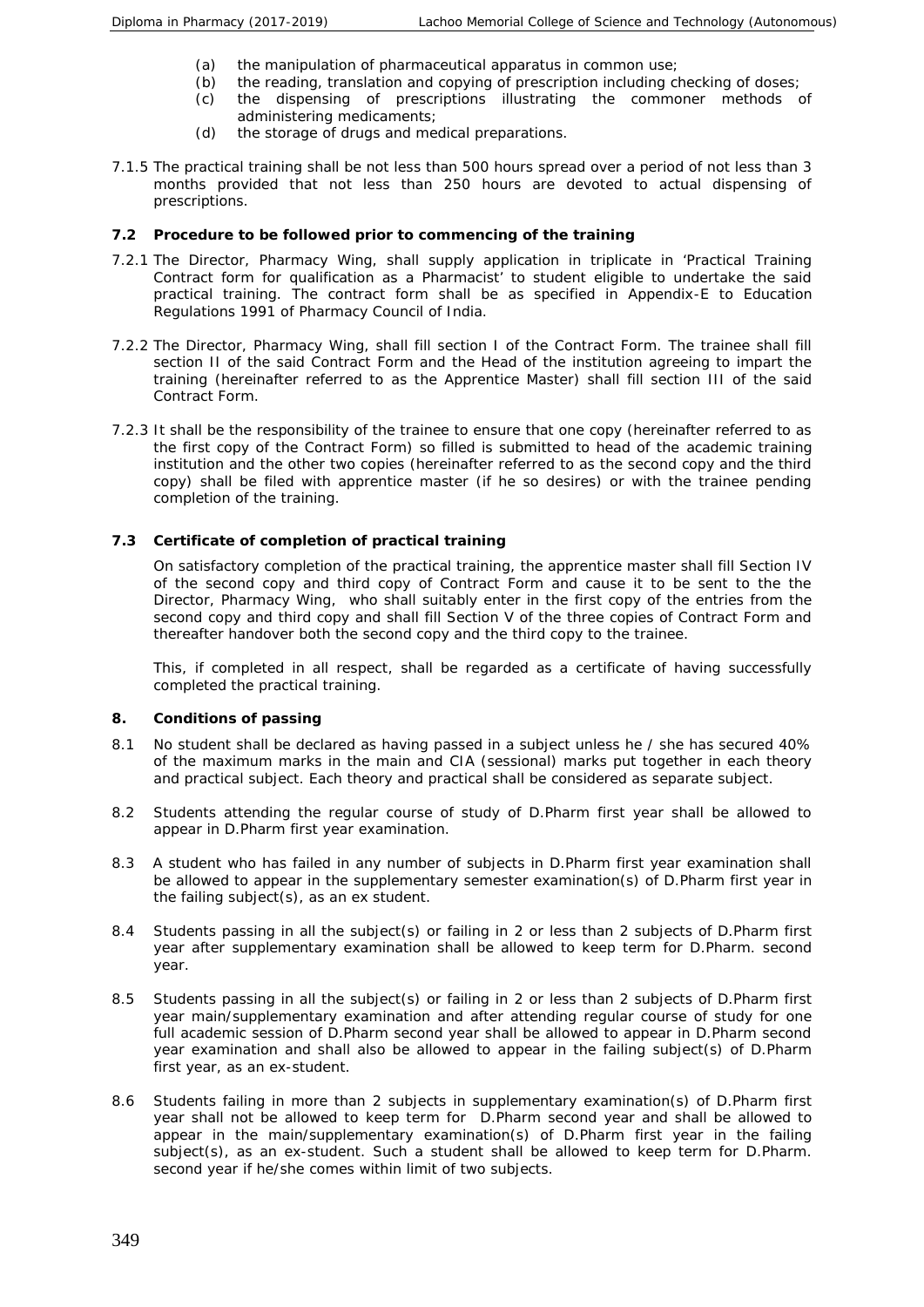- 8.7 A student who has failed in any number of subjects in D.Pharm second year examination shall be allowed to appear in the supplementary examination(s) of D.Pharm second year in the failing subjects and shall also be allowed to appear in the failing subject(s) of D.Pharm first year, as an ex-student.
- 8.8 In no case, a student, who has not passed finally after 4 academic years from the year of admission, shall be allowed to continue the course.
- **9. Award of diploma, division and rank**
- 9.1 Students passing in all the subjects of D.Pharm first year and second year will be declared as having passed D.Pharm course and shall be awarded certificate of Diploma in Pharmacy on satisfactory completion of the practical training.
- 9.2 No division shall be awarded at the end of D.Pharm first and second year examinations. The division to a successful student shall be awarded on the basis of aggregate of marks obtained by him / her in D.Pharm first year and D.Pharm second year examinations regardless of the number of attempts, as shown below:

| Percentage of marks | Division        |
|---------------------|-----------------|
| 75% or above        | <b>Honors</b>   |
| 60% or above        | First division  |
| 50% or above        | Second division |
| 40% or above        | Pass            |

- 9.3 A student shall be declared to have passed a subject with distinction if he/ she secure 75 % or above in the concerned subject.
- 9.4 The actual marks obtained in the failing subject and not the passing marks shall be counted for award of division.
- 9.5 Rank and gold medal shall be conferred to those students who have passed the whole examination in first attempt (without any grace).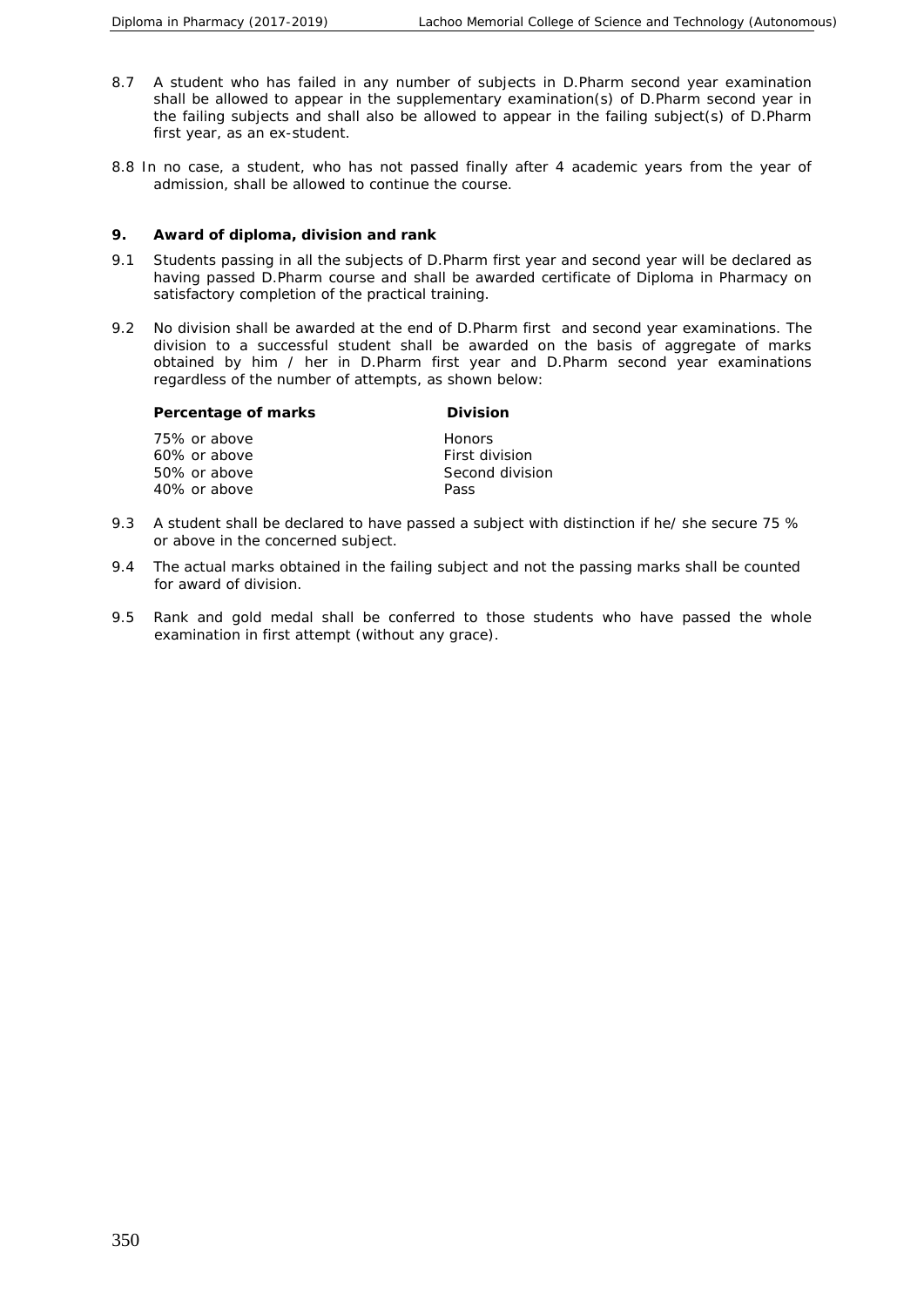#### **Teaching and Examination scheme 2017-19**

#### **D.Pharm Part I**

|               |                                               | <b>Teaching</b>  | Univ.         | Marks                |               |       |
|---------------|-----------------------------------------------|------------------|---------------|----------------------|---------------|-------|
| Paper No.     | <b>Subject</b>                                | hrs. per<br>week | exam.<br>hrs. | <b>Sessi</b><br>onal | Univ.<br>Exam | Total |
| <b>DPH111</b> | Pharmaceutics-I, Theory                       | 3                | 3             | 20                   | 80            | 100   |
| <b>DPH121</b> | Pharmaceutics-I, Practical                    | 4                | 3             | 20                   | 80            | 100   |
| <b>DPH112</b> | Pharmaceutical Chemistry-I, Theory            | 3                | 3             | 20                   | 80            | 100   |
| <b>DPH121</b> | Pharmaceutical Chemistry-I, Practical         | 3                | 3             | 20                   | 80            | 100   |
| <b>DPH113</b> | Pharmacognosy, Theory                         | 3                | 3             | 20                   | 80            | 100   |
| DPH123        | Pharmacognosy, Practical                      | 3                | 3             | 20                   | 80            | 100   |
| <b>DPH114</b> | Biochemistry & Clinical Pathology, Theory     | 2                | 3             | 20                   | 80            | 100   |
| DPH124        | Biochemistry & Clinical Pathology, Practical  | 3                | 3             | 20                   | 80            | 100   |
| <b>DPH115</b> | Human Anatomy & Physiology, Theory            | 3                | 3             | 20                   | 80            | 100   |
| <b>DPH125</b> | Human Anatomy & Physiology, Practical         | 2                | 3             | 20                   | 80            | 100   |
| DPH116        | Health Education & Community Pharmacy, Theory | 2                | 3             | 20                   | 80            | 100   |
|               | Total                                         | 31               |               | 220                  | 880           | 1100  |

#### **D.Pharm Part II**

|               |                                            | Teaching         | Univ.         | <b>Marks</b>  |               |       |
|---------------|--------------------------------------------|------------------|---------------|---------------|---------------|-------|
| Paper No.     | <b>Subject</b>                             | hrs. per<br>week | exam.<br>hrs. | Sessi<br>onal | Univ.<br>Exam | Total |
| DPH211        | Pharmaceutics-II, Theory                   | 3                | 3             | 20            | 80            | 100   |
| <b>DPH212</b> | Pharmaceutics-II, Practical                | 4                | 3             | 20            | 80            | 100   |
| <b>DPH212</b> | Pharmaceutical Chemistry-II, Theory        | 4                | 3             | 20            | 80            | 100   |
| <b>DPH222</b> | Pharmaceutical Chemistry-II, Practical     | 3                | 3             | 20            | 80            | 100   |
| DPH213        | Pharmacology & Toxicology, Theory          | 3                | 3             | 20            | 80            | 100   |
| <b>DPH223</b> | Pharmacology & Toxicology, Practical       | 2                | 3             | 20            | 80            | 100   |
| <b>DPH214</b> | Pharmaceutical Jurisprudence, Theory       | 2                | 3             | 20            | 80            | 100   |
| <b>DPH215</b> | Drug Store and Business Management, Theory | 3                | 3             | 20            | 80            | 100   |
| DPH216        | Hospital & Clinical Pharmacy, Theory       | 3                | 3             | 20            | 80            | 100   |
| DPH226        | Hospital & Clinical Pharmacy, Practical    | 2                | 3             | 20            | 80            | 100   |
|               | Total                                      | 29               |               | 200           | 800           | 1000  |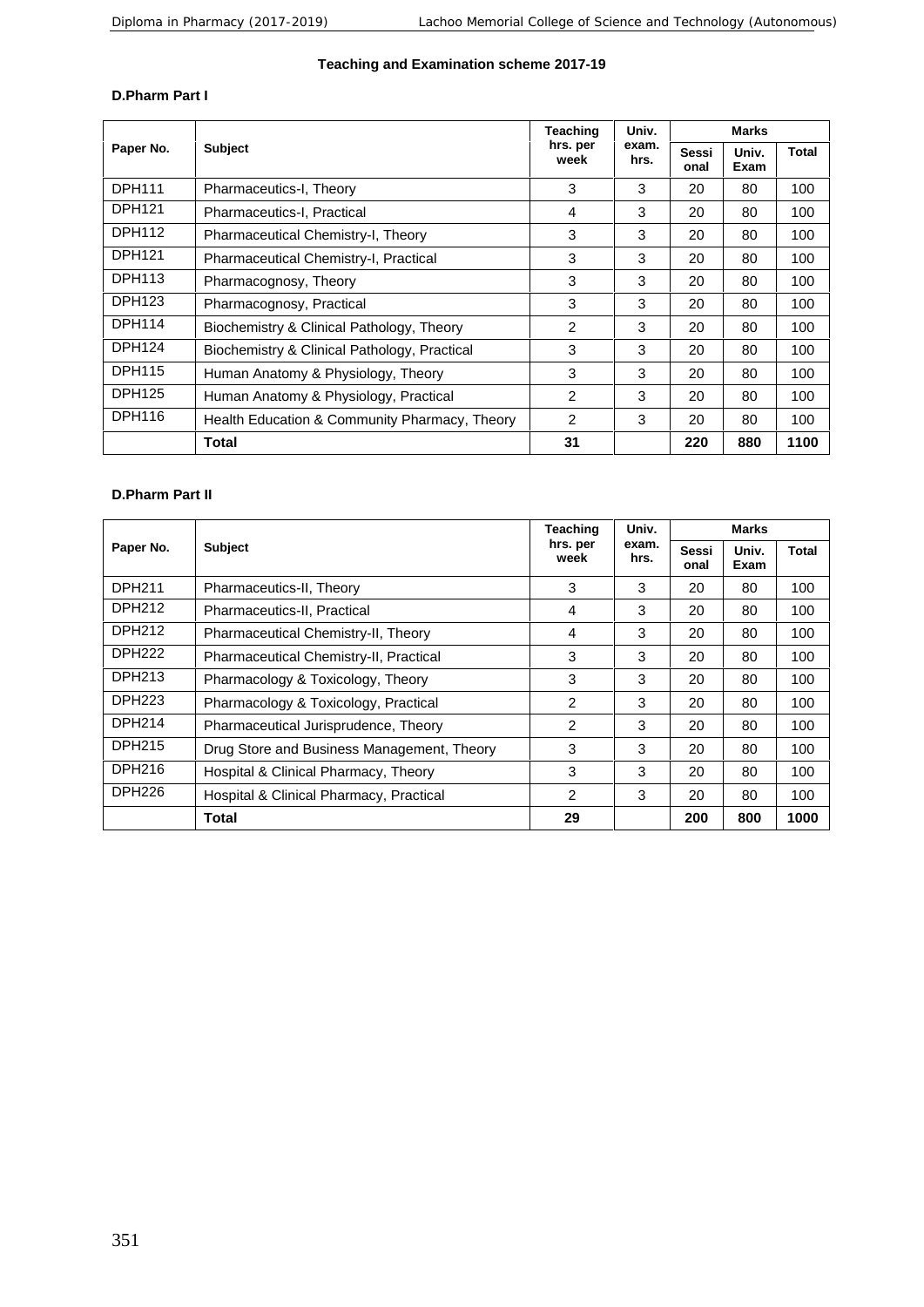#### **Course Content (2017-19)**

**D.Pharm I Year**

| <b>DPH111</b>  | Pharmaceutics-I, Theory                                                                                                                                                                                                                                                                                                                                                                                                                                                                                                                                                                                                                                                                                                                                                                                                                                       | 75 Hrs    |
|----------------|---------------------------------------------------------------------------------------------------------------------------------------------------------------------------------------------------------------------------------------------------------------------------------------------------------------------------------------------------------------------------------------------------------------------------------------------------------------------------------------------------------------------------------------------------------------------------------------------------------------------------------------------------------------------------------------------------------------------------------------------------------------------------------------------------------------------------------------------------------------|-----------|
| Unit           | Course Content                                                                                                                                                                                                                                                                                                                                                                                                                                                                                                                                                                                                                                                                                                                                                                                                                                                |           |
|                | 1. Introduction to different dosage forms, their classification with<br>examples-their relative applications. Familiarization with new<br>drug delivery systems.<br>2. Introduction to Pharmacopoeias with special reference to the<br>Indian Pharmacopoeia.<br>3. Size reduction-objectives and factors affecting size reduction,<br>methods of size reduction. Study of hammer mill, ball mill, fluid<br>energy mill and disintegrator.<br>4. Size separation-size separation by sifting. Official standards for<br>powders. Sedimentation methods of size separation. Construction<br>and working of cyclone separator.                                                                                                                                                                                                                                    | Hrs<br>18 |
| $\mathbf{H}$   | 5. Metrology-system of weights and measures. Calculations<br>including conversion from one to another system. Percentage<br>calculations and adjustment of products. Use of alligation method<br>in calculations. Isotonic solutions.<br>6. Mixing and homogenization-liquid mixing and powder mixing.<br>7. Mixing of semisolids. Study of silverson mixer homogensier,<br>planetary mixer; agitated powder mixer; triple roller mill; propeller<br>mixer, colloid mill and hand homogenizer, double cone mixer.<br>8. Packaging of pharmaceuticals-desirable features of a container-<br>types of containers. Study of glass and plastics as materials for<br>containers and rubber as a material for closure-their merits and<br>demerits. Introduction to aerosol packaging.                                                                              | 12        |
| $\mathbf{III}$ | 9. Extraction and galenicals-(a) Study of percolation and maceration<br>and their modification, continuous hot extraction-applications in<br>the preparation of tinctures and extracts. (b) Introduction to<br>ayurvedic dosage forms. Clarification and filtration-theory of<br>filtration, filter media; filter aids and selection of filters. Study of<br>the following filtration equipments-filter press, sintered filters,<br>filter candles, metafilter.<br>10. Heat processes-evaporation-definition, factors affecting<br>evaporation-study of evaporating still and evaporating pan.<br>11. Introduction to drying processes-study of tray dryers, fluidized<br>bed dryer, vacuum dryer and freeze dryer.                                                                                                                                           | 14        |
| IV             | 12. Distillation-simple distillation and fractional distillation, steam<br>distillation and vacuum distillation. Study of vacuum still,<br>preparation of purified water I.P. and water for injection I.P.<br>Construction and working of the still used for the same.<br>13. Sterilization-concept of sterilization and its differences from<br>disinfection-thermal resistance of micro-organisms. Detailed<br>study of the following sterilization processes.<br>Sterilization with moist heat,<br>Dry heat sterilization,<br>Sterilization by radiation,<br>Sterilization by filtration and<br>Gaseous sterilization.<br>Aseptic techniques, applications of sterilization processes in hospitals<br>particularly with reference to surgical dressings and intravenous fluids.<br>Precautions for safe and effective handling of sterilization equipment. | 12        |
| $\vee$         | 14. Study of immunological products like sera, vaccines, toxoids and<br>their preparations.<br>15. Processing of tablets-definition; different type of compressed<br>tablets and their properties. Processes involved in the production<br>of tablets; tablets excipients; defects in tablets; evaluation of<br>tablets; physical standards including disintegration and                                                                                                                                                                                                                                                                                                                                                                                                                                                                                      | 19        |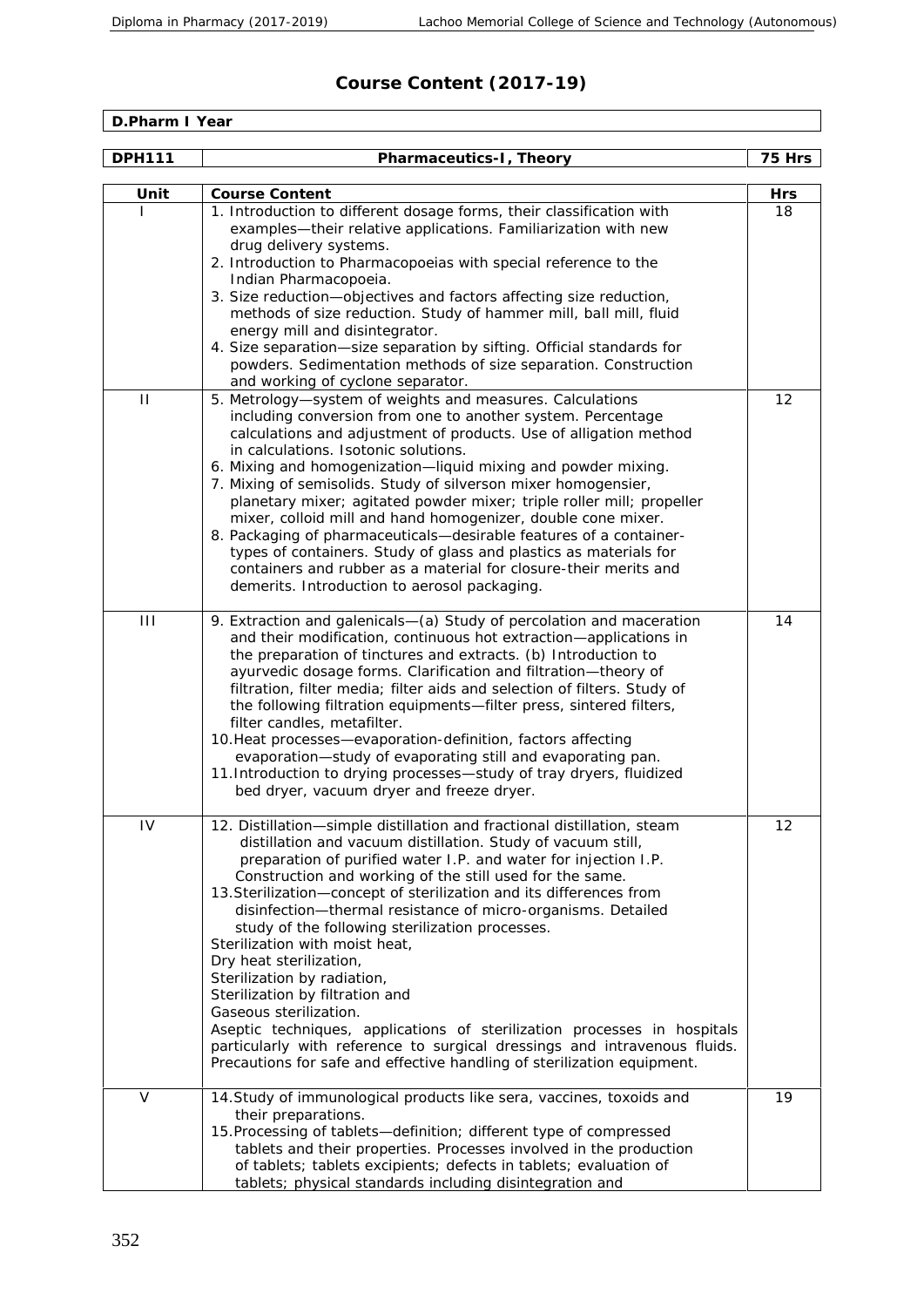| dissolution. Tablet coating-sugar coating; film coating, enteric<br>coating and microencapsulation (tablet coating may be dealt in an<br>elementary manner). |  |
|--------------------------------------------------------------------------------------------------------------------------------------------------------------|--|
| 16. Processing of capsules—hard and soft gelatin capsules; different<br>sizes of capsules; filling of capsules; handling and storage of                      |  |
| capsules. Special applications of capsules.                                                                                                                  |  |

| 「<br>,,<br>C.d | 'OC                  |
|----------------|----------------------|
|                | $\sim$ $\sim$ $\sim$ |

Preparations (minimum number stated against each of the following categories illustrating different techniques involved)<br>1. Aromatic wat

- 1. Aromatic water<br>2. Solutions
- 2. Solutions<br>3. Spirits
- **Spirits**
- **Tinctures**
- 5. Extracts 6. Creams
- 7. Cosmetic preparations
- 
- 8. Capsules<br>9. Tablets
- 9. Tablets<br>10. Prepara 10. Preparations involving sterilization<br>11. Ophthalmic preparations
- 11. Ophthalmic preparations<br>12. Preparations involving as
- Preparations involving aseptic techniques

| <b>DPH112</b> | Pharmaceutical Chemistry-I, Theory                                                                                                                                                                                                                                                                                                                                                                                                                                                                                                                                                                                                                                                                                                                                                  | 75 Hrs |
|---------------|-------------------------------------------------------------------------------------------------------------------------------------------------------------------------------------------------------------------------------------------------------------------------------------------------------------------------------------------------------------------------------------------------------------------------------------------------------------------------------------------------------------------------------------------------------------------------------------------------------------------------------------------------------------------------------------------------------------------------------------------------------------------------------------|--------|
|               |                                                                                                                                                                                                                                                                                                                                                                                                                                                                                                                                                                                                                                                                                                                                                                                     |        |
| Unit          | Course Content                                                                                                                                                                                                                                                                                                                                                                                                                                                                                                                                                                                                                                                                                                                                                                      | Hrs    |
|               | 1. General discussion on the following inorganic compounds including<br>and<br>chemical properties,<br>physical<br>medicinal<br>important<br>and<br>pharmaceutical uses, storage conditions and chemical incompatibility.<br>(A) Acids, bases and buffers-boric acid*, calcium hydroxide,<br>hydrochloric acid, strong ammonium hydroxide, sodium hydroxide<br>and official buffers.<br>(B) Gastrointestinal agents-<br>(i) Acidifying agents-dilute hydrochloric acid.<br>(ii) Antacids-sodium bicarbonate, aluminium hydroxide gel,<br>calcium carbonate,<br>aluminium<br>phosphate,<br>magnesium<br>carbonate,<br>magnesium<br>trisilicate,<br>oxide,<br>magnesium<br>combinations of antacid preparations.<br>(iii) Protectives and adsorbents-bismuth subcarbonate and kaolin. | 17     |
|               | (iv) Saline cathartics-sodium potassium tartrate and magnesium<br>sulphate.                                                                                                                                                                                                                                                                                                                                                                                                                                                                                                                                                                                                                                                                                                         |        |
| $\mathbf{H}$  | (C) Antioxidants-hypophosphorous acids, sulphur dioxide, sodium<br>bisulphite, sodium metabisulphite, sodium thiosulphate, nitrogen<br>and sodium nitrite.<br>(D) Topical agents-<br>(i) Protectives-talc, zinc oxide, calamine, zinc stearate, titanium<br>dioxide, silicone polymers.<br>(ii) Antimicrobials<br>and<br>astringents-hydrogen<br>peroxide*,<br>potassium permanganate, chlorinated lime, Iodine, solutions<br>of iodine, povidone iodine, boric acid, borax, silver nitrate,<br>mild<br>silver protein,<br>mercury, yellow mercuric<br>oxide,<br>ammoniated mercury.<br>(iii) Sulphur and its compounds-sublimed sulphur, precipitated<br>sulphur, selenium sulfide.<br>(iv) Astringents-alum and zinc sulphate.                                                    | 13     |
| $\mathbf{H}$  | products-sodium fluoride,<br>stannous fluoride,<br>calcium<br>(E) Dental<br>carbonate,<br>sodium<br>metaphosphate,<br>dicalcium<br>phosphate,<br>strontium chloride, zinc chloride.<br>(F) Inhalants-oxygen, carbon dioxide, nitrous oxide.<br>(G) Respiratory stimulants-ammonium carbonate.<br>(H) Expectorants and emetics—ammonium chloride*,<br>potassium<br>iodide, antimony potassium tartrate.<br>(I) Antidotes-sodium nitrite.                                                                                                                                                                                                                                                                                                                                             | 18     |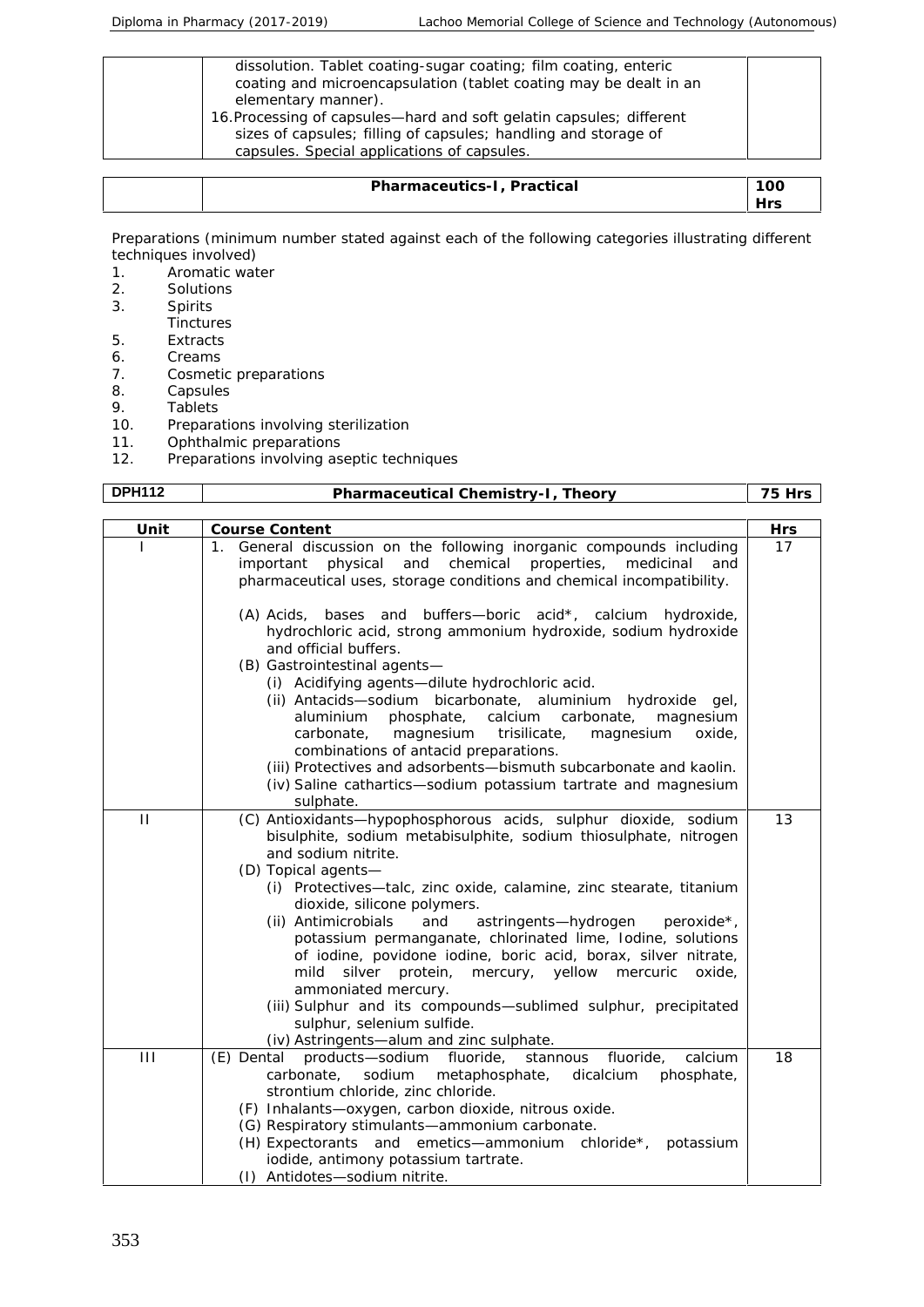|        | 2. Major intra and extracellular electrolytes-<br>(A) Electrolytes used for replacement therapy-sodium chloride and its<br>preparations, potassium chloride and its preparations.<br>(B) Physiological acid-base balance and electrolytes used-sodium<br>acetate, potassium acetate, sodium bicarbonate injection, sodium<br>citrate, potassium citrate, sodium lactate injection, ammonium<br>chloride and its injection.<br>(C) Combination of oral electrolyte powders and solutions.                                                       |    |
|--------|------------------------------------------------------------------------------------------------------------------------------------------------------------------------------------------------------------------------------------------------------------------------------------------------------------------------------------------------------------------------------------------------------------------------------------------------------------------------------------------------------------------------------------------------|----|
| IV.    | Inorganic official compounds of iron, iodine and calcium; ferrous<br>3.<br>sulfate and calcium gluconate.<br>Radio pharmaceuticals and contrast media-radioactivity-alpha; beta<br>4.<br>and gamma radiations, biological effects of radiations, measurement<br>of radioactivity, G.M. counter; radio isotopes-their uses, storage and<br>precautions with special reference to the official preparations. Radio<br>opaque contrast media-barium sulfate.<br>5. Identification tests for cations and anions as per<br>Indian<br>Pharmacopoeia. | 21 |
| $\vee$ | 6. Quality control of drugs and pharmaceuticals-importance of quality<br>control, significant errors, methods used for quality control, sources of<br>impurities in pharmaceuticals, limit tests for arsenic, chlorides,<br>sulfates, iron and heavy metals.                                                                                                                                                                                                                                                                                   | 6  |

|  | 14 O.C<br><b>DP</b><br>. | $\cdot$ $\cdot$ $\cdot$ $\cdot$<br>$\sim$<br>$\overline{\phantom{a}}$<br>Ρr<br>une<br>Ca'<br>-<br>⊸<br>:0- | - |
|--|--------------------------|------------------------------------------------------------------------------------------------------------|---|
|--|--------------------------|------------------------------------------------------------------------------------------------------------|---|

- 1. Identification tests for inorganic compounds particularly drugs and pharmaceuticals.
- 2. Limit test for chlorides, sulfates, arsenic, iron and heavy metals.
- 3. Assay of inorganic pharmaceutical (involving each of the following methods) compounds marked with (\*) under theory.
	- (a) Acid-base titrations (at least 3)
	- (b) Redox titrations (one each of permanganometry and iodimetry)
	- (c) Precipitation titrations (at least 2)
	- (d) Complexometric titrations (calcium and magnesium).

| <b>DPH113</b><br>'heorv<br>Pharmacognosy. | --<br>- rc<br>. . |  |
|-------------------------------------------|-------------------|--|
|-------------------------------------------|-------------------|--|

| Unit         | Course Content                                                                                                                                                                                                                                                                                                                                                                                                                                                                                                                                                                                                                                                                                                  | Hrs |
|--------------|-----------------------------------------------------------------------------------------------------------------------------------------------------------------------------------------------------------------------------------------------------------------------------------------------------------------------------------------------------------------------------------------------------------------------------------------------------------------------------------------------------------------------------------------------------------------------------------------------------------------------------------------------------------------------------------------------------------------|-----|
|              | Definition, history and scope of pharmacognosy including indigenous<br>$1_{\cdot}$<br>system of medicine.<br>2. Various systems of classification of drugs of natural origin.<br>3. Adulteration and drug evaluation; significance of pharmacopoeial<br>standards.                                                                                                                                                                                                                                                                                                                                                                                                                                              | 13  |
| $\mathbf{H}$ | Brief outline of occurrence, distribution, outline of isolation,<br>4.<br>identification tests, therapeutic effects<br>and<br>pharmaceutical<br>applications of alkaloids, terpenoids, glycosides, volatile oils, tannins<br>and resins.<br>5. Occurrence,<br>distribution,<br>organoleptic<br>evaluation,<br>chemical<br>constituents including tests wherever applicable and therapeutic<br>efficacy of following categories of drugs.<br>(a) Laxatives-aloes, rhubarb, castor oil, ispaghula, senna.<br>(b) Cardiotonics-digitalis, arjuna.<br>(c) Carminatives & G.I. regulators-umbelliferous fruits-coriander,<br>fennel, ajowan, cardamom, ginger, black pepper, asafoetida,<br>nutmeg, cinnamon, clove. | 20  |
| Ш            | (d) Astringents-catechu.<br>(e) Drugs acting on nervous systems—hyoscyamus, belladonna,<br>aconite, ashwagandha, ephedra, opium, cannabis, nux vomica.<br>(f) Anithypertensives-rauwolfia.<br>(g) Antitussives-vasaka, tolu balsam, tulsi.<br>(h) Antirheumatics-guggal, colchicum.<br>Antitumour-vinca.<br>(i)<br>(j) Antileprotics-chaulmoogra oil.<br>(k) Antidiabetics-pterocarpus, gymnema sylvestro.<br>Diuretics-gokhru, punarnava.<br>(1)<br>(m) Antidysenterics-ipecacuanha.<br>(n) Antiseptics and disinfectants-benzoin, myrrh, neem, curcuma.<br>(o) Antimalarials-cinchona.                                                                                                                        | 15  |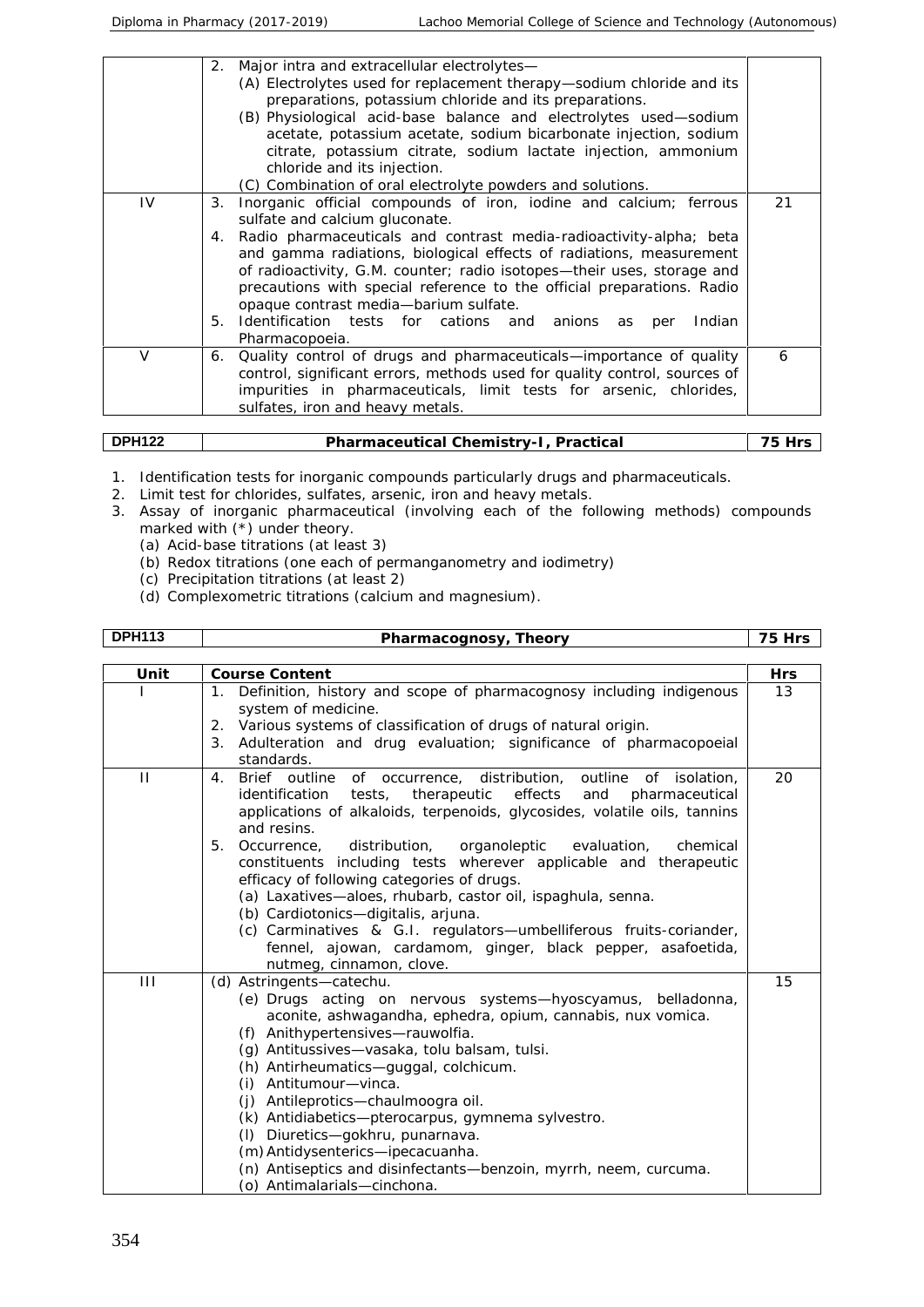| IV | (p) Oxytocics—ergot.                                                                                                                              | 15 |
|----|---------------------------------------------------------------------------------------------------------------------------------------------------|----|
|    | (q) Vitamins-shark liver oil and amla.                                                                                                            |    |
|    | (r) Enzymes-papaya, diastase, yeast.                                                                                                              |    |
|    | (s) Perfumes and flavouring agents—peppermint oil, lemon oil, orange<br>oil, lemon grass oil, sandalwood.                                         |    |
|    | (t) Pharmaceutical aids-honey, arachis oil, starch, kaolin, pectin,<br>olive oil, lanolin, beeswax, acacia, tragacanth, sodium alginate,          |    |
|    | agar, guar gum, gelatin.                                                                                                                          |    |
|    | (u) Miscellaneous-liquorice, garlic, picrohiza, dioscorea, linseed,<br>shatavari, shankpushpi, pyrethrum, tobacco.                                |    |
|    | 6. Collection and preparation of crude drugs from the market as<br>exemplified by ergot, opium, rauwolfia, digitalis, senna.                      | 12 |
| 7. | Study of source, preparation and identification of fibres used in<br>sutures and surgical dressings-cotton, silk, wool and regenerated<br>fibres. |    |
| 8. | Gross anatomical studies of senna, datura, cinnamon, cinchona,                                                                                    |    |
|    | fennel, clove, ginger, nuxvomica and ipecacuanha.                                                                                                 |    |

| <b>DPH123</b> | Pharmacognosy, Practical                             |  |
|---------------|------------------------------------------------------|--|
|               | Identification of drugs by morphological characters. |  |

- 2. Physical and chemical tests for evaluation of drugs wherever applicable. 3. Gross anatomical studies (t.s.) of the following drugs : senna, datura, cinnamon, cinchona, coriander, fennel, clove, ginger, nuxvomica, ipecacuanha.
- 4. Identification of fibers and surgical dressings.

| <b>DPH114</b> | Biochemistry and Clinical Pathology, Theory                                                                                                                                                                                                                | 50 Hrs     |
|---------------|------------------------------------------------------------------------------------------------------------------------------------------------------------------------------------------------------------------------------------------------------------|------------|
|               |                                                                                                                                                                                                                                                            |            |
| Unit          | Course Content                                                                                                                                                                                                                                             | <b>Hrs</b> |
|               | Introduction to biochemistry.<br>1.                                                                                                                                                                                                                        | 10         |
|               | 2. Brief chemistry and role of carbohydrates, classification, qualitative<br>tests. Diseases related to carbohydrate metabolism.                                                                                                                           |            |
| $\mathbf{H}$  | 3. Brief chemistry and role of proteins, polypeptides and amino acids,<br>classification, qualitative tests, biological value, deficiency diseases.                                                                                                        | 8          |
|               | Role of minerals and water in life processes.<br>4.                                                                                                                                                                                                        |            |
| $\mathbf{H}$  | 5. Brief chemistry and role of lipids, classification, qualitative tests.<br>Diseases related to lipid metabolism.                                                                                                                                         | 8          |
| IV            | Brief chemistry and role of vitamins and coenzymes.<br>6.<br>Enzymes-brief concept of enzymatic action and factors affecting it,<br>7.<br>therapeutic and pharmaceutical importance                                                                        | 8          |
| $\vee$        | Brief concept of normal and abnormal metabolism of proteins,<br>8.<br>carbohydrates and lipids.                                                                                                                                                            | 15         |
|               | 9. Introduction to pathology of blood and urine.<br>(a) Lymphocytes and platelets, their role in health and disease.<br>(b) Erythrocytes, abnormal cells and their significance.<br>(c) Abnormal constituents of urine and their significance in diseases. |            |

| <b>DPH124</b> | hemistry and Clinical Pathology, Practical<br>sinci |  |
|---------------|-----------------------------------------------------|--|

1. Detection and identification of proteins, amino acids, carbohydrates and lipids.

- 2. Analysis of normal and abnormal constituents of blood and urine (glucose, urea, creatine, creatinine, cholesterol, alkaline phosphatase, acid phosphatase, bilirubin, SGPT, SGOT, calcium, diastase, lipase).
- 3. Examination of sputum and faeces (microscopic & staining).
- 4. Practice in injecting drugs by intramuscular, subcutaneous and intravenous routes, withdrawal of blood samples.

| <b>DPH115</b> | Human Anatomy and Physiology, Theory                                                                                                                                                           | 75 Hrs     |
|---------------|------------------------------------------------------------------------------------------------------------------------------------------------------------------------------------------------|------------|
|               |                                                                                                                                                                                                |            |
| Unit          | Course Content                                                                                                                                                                                 | <b>Hrs</b> |
|               | Scope of anatomy and physiology, definition of various terms used in<br>anatomy.<br>2. Structure of cell, function of its components with special reference to<br>mitochondria and microsomes. | 14         |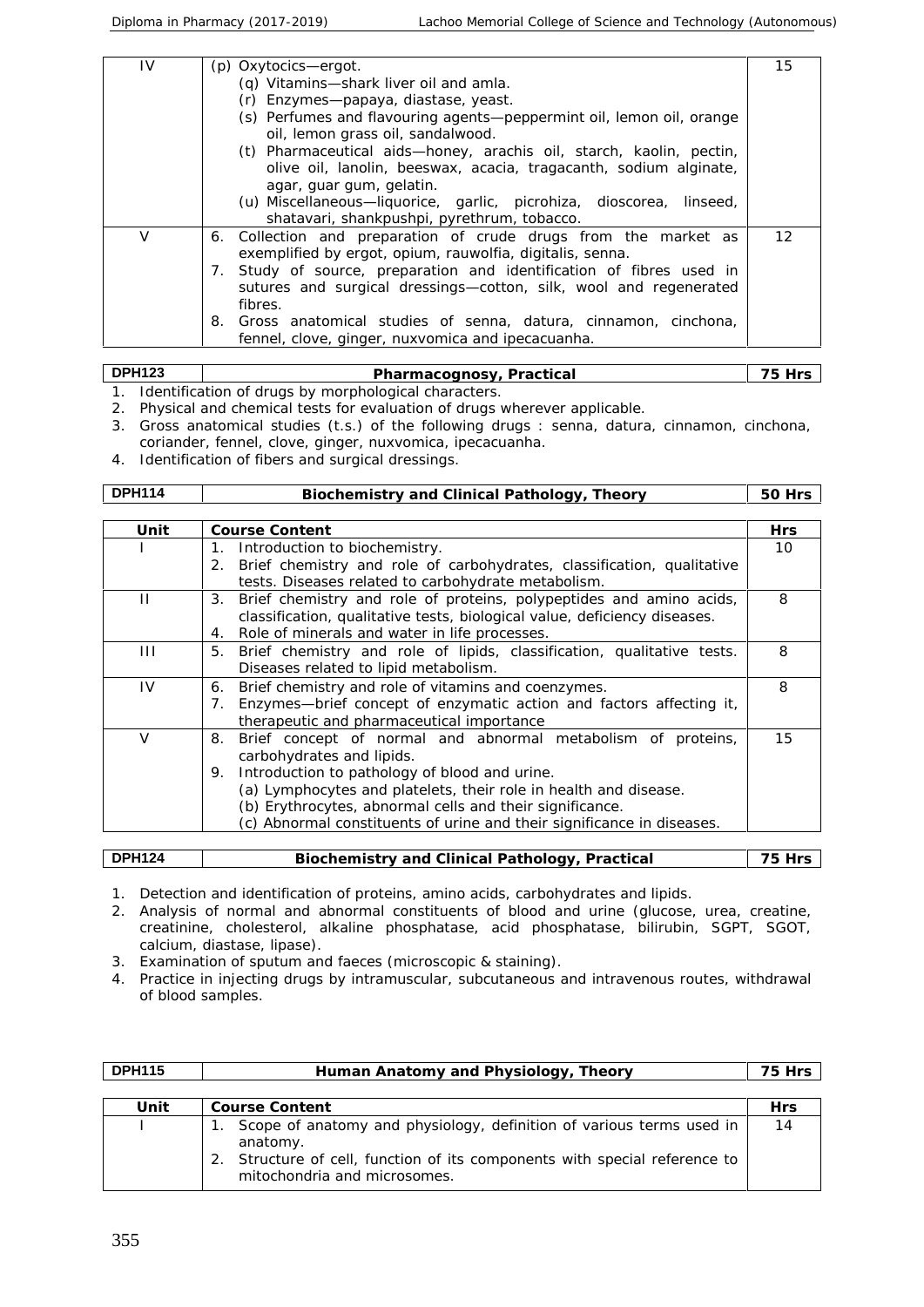|                | 3. Elementary tissues of the body, i.e. epithelial tissue, muscular tissue,<br>connective tissue and nervous tissue.                                                                                                                            |    |
|----------------|-------------------------------------------------------------------------------------------------------------------------------------------------------------------------------------------------------------------------------------------------|----|
|                | 4. Structure and function of skeleton, classification of joints and their<br>function, joint disorders.                                                                                                                                         |    |
| $\mathbf{H}$   | 5.<br>Composition of blood, functions of blood elements, blood group and<br>coagulation of blood, brief information regarding disorders of blood.                                                                                               | 16 |
|                | 6. Name and functions of lymph glands.<br>7. Structure and functions of various parts of the heart, arterial and                                                                                                                                |    |
|                | venous system with special reference to the names and positions of<br>main arteries and veins, blood pressure and its recording, brief<br>information about cardiovascular disorders.                                                           |    |
| $\mathbf{III}$ | 8. Various parts of respiratory system and their functions. Physiology of<br>respiration.                                                                                                                                                       | 16 |
|                | 9. Various parts of urinary system and their functions, structure and<br>functions of kidney. Physiology of urine formation. Pathophysiology of<br>renal diseases and oedema.<br>10. Reproductive system-physiology and anatomy of reproductive |    |
| IV             | system.                                                                                                                                                                                                                                         | 16 |
|                | 11. Structure of skeletal muscle. Physiology of muscle contraction, names,<br>positions, attachments and functions of various skeletal muscles.<br>Physiology of neuromuscular junction.                                                        |    |
|                | 12. Various parts of central nervous system, brain and its parts, functions<br>and reflex action. Anatomy and physiology of autonomic nervous<br>system.                                                                                        |    |
|                | 13. Elementary knowledge of structure and functions of the organs of<br>taste, smell, ear, eye and skin. Physiology of pain.                                                                                                                    |    |
| $\vee$         | 14. Digestive system-names of various parts of digestive system and<br>their functions. Structure and functions of liver, physiology of<br>digestion and absorption.                                                                            | 13 |
|                | 15. Endocrine glands and hormones. Locations of glands, their hormones<br>and functions-pituitary, thyroid, adrenal and pancreas.                                                                                                               |    |

| <b>DPH125</b> | Practical<br>. Anatomy and Physiology.<br>luman<br>. |  |
|---------------|------------------------------------------------------|--|
|---------------|------------------------------------------------------|--|

- 1. Study of the human skeleton.
- 2. Study with the help of charts and models, of the following system and organs:<br>(a) Digestive system (b) Respiratory system
	- (b) Respiratory system
	- (c) Cardiovascular system (d) Urinary system
	- (e) Reproductive system (f) Nervous system
	- (g) Eye (h) Ear
- 3. Microscopic examination of ephithelial tissue, cardiac muscle, smooth muscle, skeletal muscle. Connective tissue and nervous tissues.
- 4. Examination of blood films for TLC, DLC and malarial parasite.
- 5. Determination of clotting time of blood, erythrocyte sedimentation rate and haemoglobin value.
- 6. Recording of body temperature, pulse, heart rate, blood pressure and ECG.

| <b>DPH116</b> | Health Education and Community Pharmacy, Theory                                                                                                                                                                                                                                                                                                                                                                                                                                                                                        | <b>50 Hrs</b> |
|---------------|----------------------------------------------------------------------------------------------------------------------------------------------------------------------------------------------------------------------------------------------------------------------------------------------------------------------------------------------------------------------------------------------------------------------------------------------------------------------------------------------------------------------------------------|---------------|
| Unit          | Course Content                                                                                                                                                                                                                                                                                                                                                                                                                                                                                                                         | <b>Hrs</b>    |
|               | 1. Concept of health—definition of physical health, mental health, social<br>health, spiritual health, determinants of health, indicators of health,<br>concept of disease, natural history of diseases, the disease agents,<br>concept of prevention of diseases.<br>2. Environment and health-sources of water supply, water pollution,<br>purification of water, health and air, noise, light-solid waste disposal<br>and control-medical entomology, arthropod borne diseases and their<br>control, rodents, animals and diseases. | 10            |
| П             | 3. First aid—emergency treatment in shock, snake bite, burns, poisoning,<br>heart disease, fractures and resuscitation methods. Elements of minor<br>surgery and dressings.<br>4. Fundamental principles of microbiology-classification of microbes,<br>isolation, staining techniques of organisms of common diseases.                                                                                                                                                                                                                | 08            |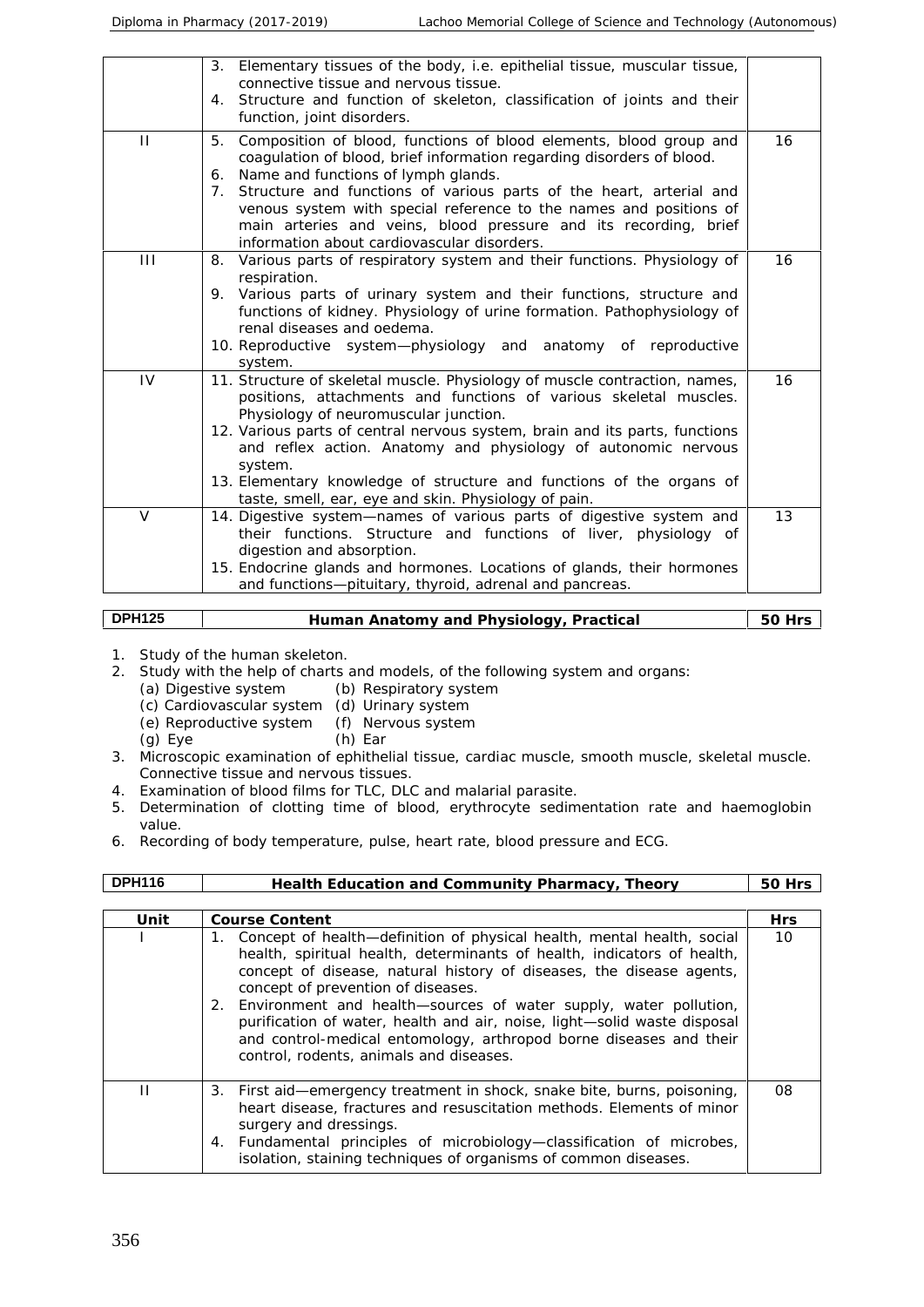| Ш      | Non-communicable diseases-causative agents, prevention, care and<br>5.<br>control. Cancer, diabetes, blindness, cardiovascular diseases.                                                                                                                                                                                                                                                          | 12 |
|--------|---------------------------------------------------------------------------------------------------------------------------------------------------------------------------------------------------------------------------------------------------------------------------------------------------------------------------------------------------------------------------------------------------|----|
|        | 6. Communicable disease-causative agents, modes of transmission and<br>prevention.                                                                                                                                                                                                                                                                                                                |    |
|        | (a) Respiratory infections-chicken pox, measles, influenza, diptheria,<br>whooping cough and tuberculosis.                                                                                                                                                                                                                                                                                        |    |
|        | (b) Intestinal infections-poliomyelitis, hepatitis, cholera, typhoid,<br>food poisoning, hookworm infection.                                                                                                                                                                                                                                                                                      |    |
|        | (c) Arthropod borne infections-plague, malaria, filariasis.                                                                                                                                                                                                                                                                                                                                       |    |
|        | (d) Surface infections-rabies, trachoma, tetanus, leprosy.<br>(e) Sexually transmitted diseases—syphilis, gonorrhoea, AIDS.                                                                                                                                                                                                                                                                       |    |
| IV     | Nutrition and health—classification of foods, requirements, diseases<br>7.<br>induced due to deficiency of proteins, vitamins and minerals-<br>treatment and prevention.                                                                                                                                                                                                                          | 11 |
|        | Demography and family planning-demography cycle, fertility, family<br>8.<br>planning, contraceptive methods, behavioural methods, natural family<br>planning methods, chemical methods, mechanical methods, hormonal<br>contraceptives, population problem of India.                                                                                                                              |    |
| $\vee$ | Epidemiology-scope, methods, uses, dynamics<br>9.<br>of<br>disease<br>transmission, immunity and immunisation, immunological products<br>and their dose schedule. Principles of disease control and prevention,<br>hospital acquired infection, prevention and control. Disinfection, types<br>of disinfection procedures, for faeces, urine, sputum, room linen, dead<br>bodies and instruments. | 09 |

**D.Pharm II Year**

| <b>DPH211</b> | Pharmaceutics-II, Theory                                                                                                                                                                                                                                                                                                                                                                                                                                                                                                                                                                                                                                                                                                                                                                                                                                                                                                                                                                                 | 75 Hrs     |
|---------------|----------------------------------------------------------------------------------------------------------------------------------------------------------------------------------------------------------------------------------------------------------------------------------------------------------------------------------------------------------------------------------------------------------------------------------------------------------------------------------------------------------------------------------------------------------------------------------------------------------------------------------------------------------------------------------------------------------------------------------------------------------------------------------------------------------------------------------------------------------------------------------------------------------------------------------------------------------------------------------------------------------|------------|
|               |                                                                                                                                                                                                                                                                                                                                                                                                                                                                                                                                                                                                                                                                                                                                                                                                                                                                                                                                                                                                          |            |
| Unit          | Course Content                                                                                                                                                                                                                                                                                                                                                                                                                                                                                                                                                                                                                                                                                                                                                                                                                                                                                                                                                                                           | <b>Hrs</b> |
|               | <b>Dispensing Pharmacy:</b><br>1.<br>(i) Prescriptions: Reading and understanding of prescription; latin<br>terms commonly used (detailed study is not necessary), modern<br>methods of prescribing, adoption of metric system, calculations<br>involved in dispensing.<br>(ii) Incompatibilities in prescriptions: Study of various types of<br>incompatibilities-physical, chemical and therapeutic.<br>Posology: Dose and dosage of drugs, factors influencing<br>(iii)<br>dose, calculations of doses on the basis of age, sex and surface<br>area, veterinary doses.                                                                                                                                                                                                                                                                                                                                                                                                                                | 11         |
| $\mathbf{H}$  | <b>Dispensed Medications:</b><br>2.<br>(Note: A detailed study of the following dispensed medication is<br>necessary. Methods of preparation with theoretical and practical<br>aspects, use of appropriate containers and closures, special labeling<br>requirements and storage conditions should be highlighted).<br>(i) Powders: Types of powders, advantages and disadvantages of<br>powders, granules, cachets and tablet triturates. Preparation of<br>different types of powders encountered in prescriptions. Weighing<br>methods, possible errors in weighing, minimum weighable amount<br>and weighing of a material below the minimum weighable amount,<br>geometric dilution and proper usage and care of dispensing<br>balance.<br>(ii) Liquid oral dosage forms:<br>(a) Monophasic-theoretical aspects including commonly used<br>vehicles, essential adjuvants like stabilizers, colourants and<br>flavours, with examples.<br>Review of the following monophasic liquids with details of | 19         |
|               | formulation and practical methods.                                                                                                                                                                                                                                                                                                                                                                                                                                                                                                                                                                                                                                                                                                                                                                                                                                                                                                                                                                       |            |
|               | Liquids for external administration<br>Liquids for internal<br>administration<br>or used on mucous membranes<br>Mixtures and concentrates,<br>Gargles<br>Mouth washes<br>Syrups<br>Throat paints<br>Douches<br>Elixirs                                                                                                                                                                                                                                                                                                                                                                                                                                                                                                                                                                                                                                                                                                                                                                                   |            |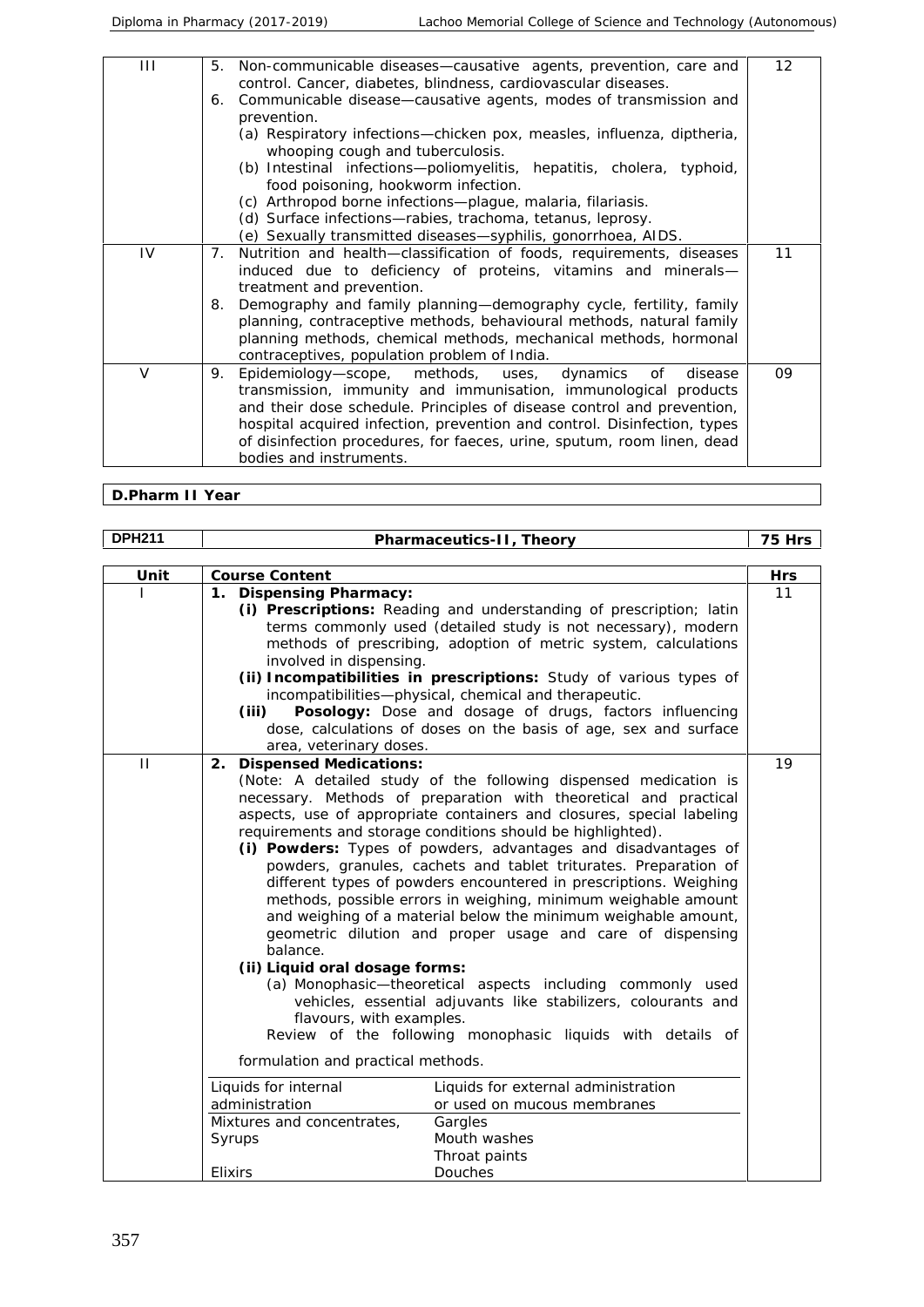|        | Ear drops                                                                 |    |
|--------|---------------------------------------------------------------------------|----|
|        | Nasal drops & sprays                                                      |    |
|        | Liniments                                                                 |    |
|        | Lotions                                                                   |    |
|        |                                                                           |    |
| Ш      | (b) Biphasic liquid dosage forms:                                         | 19 |
|        | Suspensions (elementary study)-suspensions containing                     |    |
|        | diffusible solids and liquids and their preparations. Study               |    |
|        | of the adjuvants used like thickening agents, wetting                     |    |
|        | agents, their necessity and quantity to be incorporated.                  |    |
|        | Suspensions of precipitate forming liquids like tinctures,                |    |
|        | their preparations and stability. Suspensions produced by                 |    |
|        | chemical reaction. An introduction to flocculated / non-                  |    |
|        | flocculated suspension system.                                            |    |
|        | Emulsions-types of emulsions, identification of emulsion<br>٠             |    |
|        | system, formulation of emulsions, selection of emulsifying                |    |
|        | agents. Instabilities in emulsions. Preservation<br>of                    |    |
|        | emulsions.                                                                |    |
|        | (iii)<br>Dental and cosmetic preparations:                                |    |
|        | Introduction<br>dentifrices,<br>facial<br>to<br>cosmetics,<br>deodorants, |    |
|        | antiperspirants, shampoos, hair dressings and hair removers.              |    |
| IV     | Semi-solid dosage forms:<br>(iv)                                          | 15 |
|        | (a) Ointments-types of ointments, classification and selection of         |    |
|        | dermatological vehicles. Preparation and stability of ointments           |    |
|        | by the following processes: (i) trituration (ii) fusion (iii)             |    |
|        | chemical reaction (iv) emulsification.                                    |    |
|        | (b) Pastes-differences between ointments and pastes, bases of             |    |
|        | pastes, preparation of pastes and their preservation.                     |    |
|        | (c) Jellies-an introduction to the different types of jellies and         |    |
|        | their preparation.                                                        |    |
|        | (d) An elementary study of poultice.                                      |    |
|        | (e) Suppositories and passaries-their relative<br>merits<br>and           |    |
|        | demerits,<br>types<br>suppositories,<br>suppository<br>of<br>bases,       |    |
|        | classification, properties. Preparation<br>and<br>packing<br>οf           |    |
|        | suppositories. Use of suppositories for drug absorption.                  |    |
| $\vee$ | (v) Sterile dosage forms:                                                 | 11 |
|        | (a) Parenteral dosage forms-definition, general requirements for          |    |
|        | parenteral dosage forms, types of parenteral formulations,                |    |
|        | vehicles, adjuvants, processing, personnel, facilities and                |    |
|        | quality control. Preparation of intravenous fluids<br>and                 |    |
|        | admixtures-total parenteral nutrition, dialysis fluids.                   |    |
|        | (b) Sterility testing, particulate matter monitoring, faulty seal         |    |
|        | packaging.                                                                |    |
|        | (c) Ophthalmic products-study of essential characteristics of             |    |
|        | different ophthalmic preparations. Formulation additives,                 |    |
|        | special precautions in handling and storage of ophthalmic                 |    |
|        | products.                                                                 |    |
|        |                                                                           |    |

| DDU224 | –<br>'ica.<br>Practi<br>$\lambda$<br>$\sim$<br>$\sim$ $\sim$ $\sim$<br>.<br>121<br>$\mathbf{H}$<br>⊶<br>.<br>1 L<br>$ -$ | 100          |  |
|--------|--------------------------------------------------------------------------------------------------------------------------|--------------|--|
|        |                                                                                                                          | ⊣re∼<br>ر… ا |  |
|        |                                                                                                                          |              |  |

Dispensing of at least 100 products covering a wide range of preparations such as mixtures, emulsions, lotions, liniments, ENT preparations, ointments, suppositories, powders, incompatible prescriptions etc

| <b>DPH212</b> | Pharmaceutical Chemistry-II<br>Theorv | 100 |  |
|---------------|---------------------------------------|-----|--|
|               |                                       | $-$ |  |

| Unit | Course Content                                                                                                                                                                                                                                                                                                                                                                                            | <b>Hrs</b> |
|------|-----------------------------------------------------------------------------------------------------------------------------------------------------------------------------------------------------------------------------------------------------------------------------------------------------------------------------------------------------------------------------------------------------------|------------|
|      | 1. Introduction to the nomenclature of organic chemical systems with<br>particular reference to heterocyclic system containing upto 3 rings.<br>2. The chemistry of following pharmaceutical organic compounds<br>covering their nomenclature, chemical structure, uses and the<br>important physical and chemical properties (chemical structure of only<br>those compounds marked with asterisk $(*)$ . | 28         |
|      | The stability and storage conditions and the different types of                                                                                                                                                                                                                                                                                                                                           |            |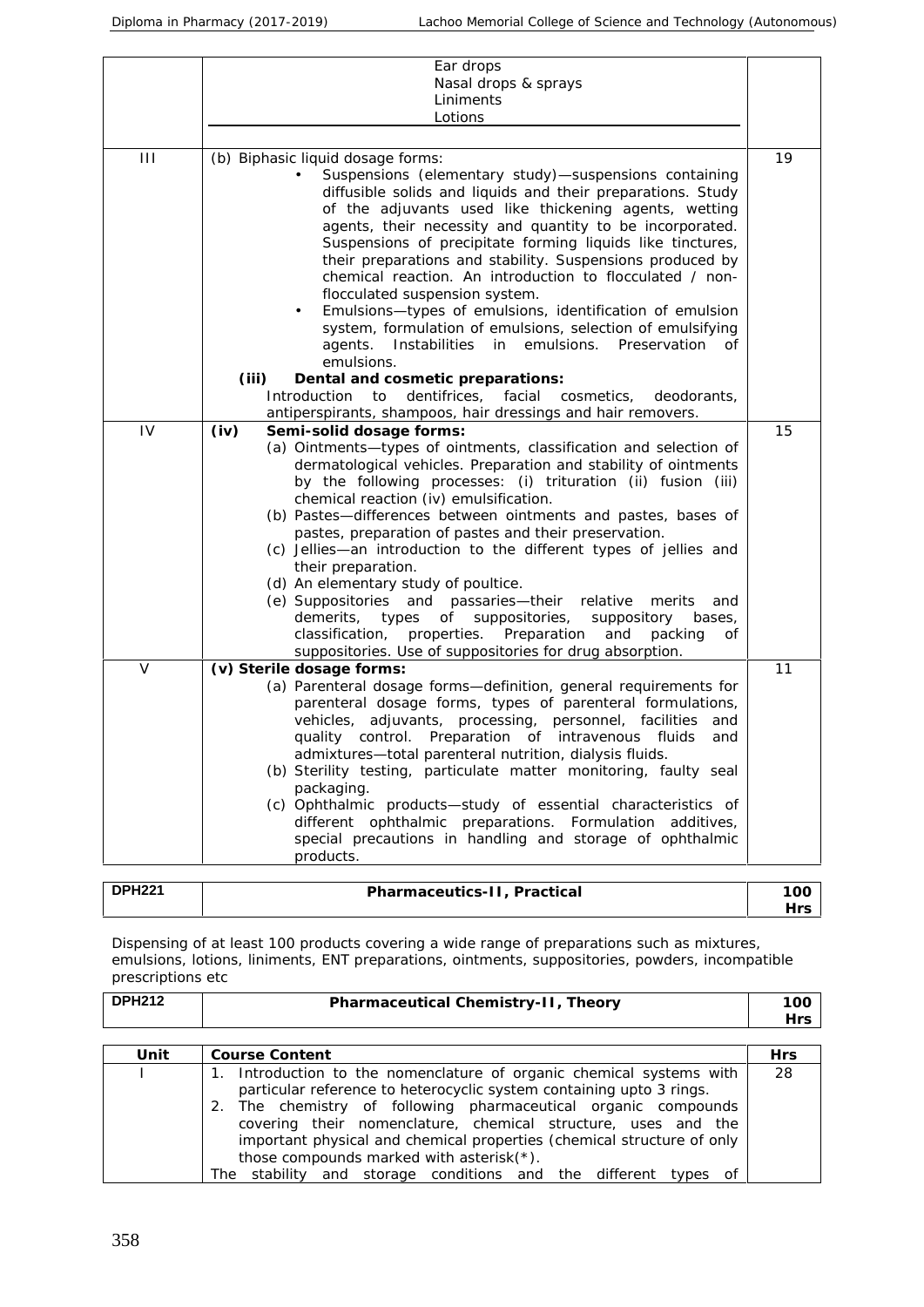|              | pharmaceutical formulations of these drugs and their popular brand           |    |
|--------------|------------------------------------------------------------------------------|----|
|              | names.                                                                       |    |
|              | Antiseptics<br>disinfectants-proflavine*,<br>benzalkoniumchloride,<br>and    |    |
|              | chlorocresol*,<br>chloroxylene,<br>formaldehyde<br>solution,<br>cetrimide,   |    |
|              | hexachlorophene, liquified phenol, nitrofurantoin.                           |    |
|              | Sulfonamides-sulfadiazine,<br>sulfaguanidine*,<br>phthalylsulfathiazole,     |    |
|              | sulfadimethoxine,<br>sulfamethoxypyridazine,<br>succinylsulfathiazole,       |    |
|              | sulfamethoxazole, co-trimoxazole, sulfacetamide*.                            |    |
|              | Antileprotic drugs-clofazimine, thiambutosine, dapsone*, solapsone.          |    |
|              | Anti-tubercular drugs-isoniazid*, PAS*, streptomycin,<br>rifampicin,         |    |
|              | ethambutol*, thiacetazone, ethionamide, cycloserine, pyrazinamide*.          |    |
|              | Antiamoebic<br>and<br>anthelminitic<br>drugs-emetine,<br>metronidazole*,     |    |
|              | hydroxyquinolines, diloxanide furoate, paromomycin,<br>halogenated           |    |
|              | piperazine*, mebendazole, D.E.C.*.                                           |    |
|              | Antimalarial drugs-chloroquine*, amodiaquine, primaquine, proguanil,         |    |
|              | pyrimethamine*, quinine, trimethoprim.                                       |    |
| $\mathbf{H}$ | Antibiotics—benzyl penicillin*, phenoxy methyl penicillin*, benzathine       | 14 |
|              | penicillin, ampicillin*, cloxacillin, carbenicillin, gentamicin, neomycin,   |    |
|              | erythromycin, tetracycline,<br>cephalexin, cephaloridine, cephalothin,       |    |
|              | griseofulvin, chloramphenicol.                                               |    |
|              | Antifungal agents—undecyclenic acid, tolnaftate, nystatin, amphotericin B,   |    |
|              | hamycin.                                                                     |    |
|              | Tranquilizers-chlorpromazine*, prochlorperazine,<br>trifluoperazine,         |    |
|              | haloperidol*, triperiodol, oxypertine,<br>chlordizepoxide,<br>thiothixene,   |    |
|              | diazepam* lorazepam, meprobamate.                                            |    |
|              | Hypnotics-phenobarbitone*, butobarbitone, cyclobarbitone, nitrazepam,        |    |
|              | glutethimide*, methyprylone, paraldehyde, triclofos sodium.                  |    |
| Ш            | anaesthetics—halothane*, cyclopropane*,<br>diethyl<br>$ether^*$ ,<br>General | 16 |
|              | methohexital sodium, thiopental sodium, trichloroethylene.                   |    |
|              | Antidepressant<br>drugs-amitriptyline,<br>nortryptyline,<br>imipramine*,     |    |
|              | phenelzine, tranylcypromine.                                                 |    |
|              | Analeptics-theophylline, caffeine*, coramine*, dextro-amphetamine.           |    |
|              | drugs-adrenaline*,<br>noradrenaline,<br>isoprenaline*,<br>Adrenergic         |    |
|              | phenylephrine, salbutamol, terbutaline, ephedrine*, pseudoephedrine.         |    |
|              | Adrenergic antagonist-tolazoline, propranolol*, practolol.                   |    |
|              | Cholinergic drugs-neostigmine*, pyridostigmine, pralidoxime, pilocarpine,    |    |
|              | physostigmine*.                                                              |    |
|              | Cholinergic<br>antagonists-atropine*,<br>hyoscine,<br>homatropine,           |    |
|              | propantheline*, benztropine, tropicamide, biperiden*.                        |    |
| IV           | drugs-furosemide*, chlorothiazide,<br>hydrochlorothiazide*<br>Diuretic       | 16 |
|              | benzthiazide, urea*, mannitol*, ethacrynic acid.                             |    |
|              | Cardiovascular drugs—ethyl nitrite*, glyceryl trinitrate, alpha methyl       |    |
|              | dopa, guanethidine, clofibrate, quinidine.                                   |    |
|              | agents-insulin,<br>chlorpropamide*,<br>tolbutamide,<br>Hypoglycemic          |    |
|              | glibenclamide, phenformin*, metformin.                                       |    |
|              | anticoagulants-heparin,<br>Coagulants<br>and<br>thrombin,<br>menadione*,     |    |
|              | bishydroxycoumarin, warfarin sodium.                                         |    |
|              | Local anaesthetics-lignocaine*, procaine*, benzocaine,                       |    |
|              | Histamine and antihistaminic agents—histamine, diphenhydramine*,             |    |
|              | promethazine,<br>cyproheptadine,<br>mepyramine,<br>pheniramine,              |    |
|              | chlorpheniramine*.                                                           |    |
| $\vee$       | Analgesics and antipyretics-morphine, pethidine*, codeine, methadone,        | 26 |
|              | aspirin*, paracetamol*, analgin, dextropropoxyphene, pentazocine.            |    |
|              | Nonsteroidal antiinflammatory agents—indomethacin*, phenylbutazone*,         |    |
|              | oxyphenbutazone, ibuprofen.                                                  |    |
|              | Thyroxine and antithyroids—thyroxine*, methimazloe, methylthiouracil,        |    |
|              | propylthiouracil.                                                            |    |
|              | Diagnostic agents-iopanoic acid, propyliodone, sulfobrompthalein, sodium     |    |
|              | indigotindisulfonate, indigocarmine, evans blue, congo red, fluorescein      |    |
|              | sodium.                                                                      |    |
|              | *Anticonvulsants, cardiac glycosides, antiarrhythmics, antihypertensives     |    |
|              | and vitamins.                                                                |    |
|              | Steroidal drugs-betamethasone, cortisone, hydrocortisone, prednisolone,      |    |
|              | progesterone, testosterone, oestradiol, nandrolone.                          |    |
|              | Antineoplastic drugs-actinomycin, azathioprine, busulphan,                   |    |
|              | chloramubucil, cisplatin, cyclophosphamide, daunorubicin hydrochloride,      |    |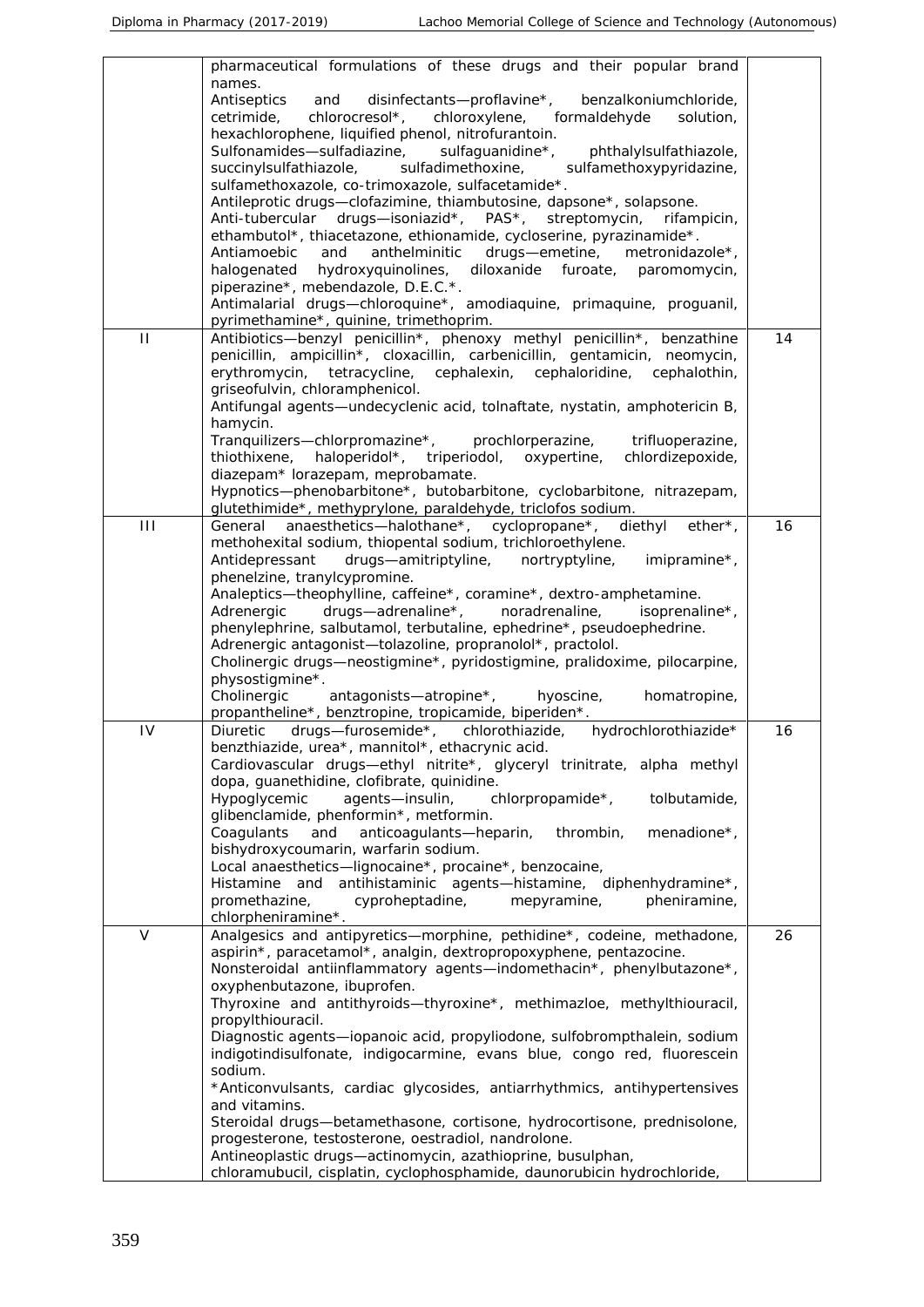|               | fluorouracil, mercaptopurine, methotrexate, mytomycin. |        |
|---------------|--------------------------------------------------------|--------|
|               |                                                        |        |
| <b>DPH222</b> | Pharmaceutical Chemistry-II, Practical                 | 75 Hrs |

|  | <b>DPH222</b><br>TIZZL. | Chemisti<br>$\sim$ + $\sim$ $\sim$ $\sim$<br>ical<br>$.$ ) r $\sim$ $\sim$ $+$<br><u>ы</u><br>Cd I | - -<br>محوال |
|--|-------------------------|----------------------------------------------------------------------------------------------------|--------------|
|--|-------------------------|----------------------------------------------------------------------------------------------------|--------------|

- 1. Systematic qualitative testing of organic drugs involving solubility determination, melting point and/or boiling point, detection of elements and functional groups (10 compounds).
- 2. Official identification tests for certain groups of drugs included in the I.P., like barbiturates, sulfonamides, phenothiazines, antibiotics etc. (8 compounds).
- 3. Preparation of three simple organic preparations.

|                | Pharmacology and Toxicology, Theory                                                                                                                                                                                                                                                                                                                                                                                                                                                                                                                                                                                                                                                                                                                                                                                                                                                                                                                                                                                                        | 75 Hrs |
|----------------|--------------------------------------------------------------------------------------------------------------------------------------------------------------------------------------------------------------------------------------------------------------------------------------------------------------------------------------------------------------------------------------------------------------------------------------------------------------------------------------------------------------------------------------------------------------------------------------------------------------------------------------------------------------------------------------------------------------------------------------------------------------------------------------------------------------------------------------------------------------------------------------------------------------------------------------------------------------------------------------------------------------------------------------------|--------|
|                |                                                                                                                                                                                                                                                                                                                                                                                                                                                                                                                                                                                                                                                                                                                                                                                                                                                                                                                                                                                                                                            |        |
| Unit           | Course Content                                                                                                                                                                                                                                                                                                                                                                                                                                                                                                                                                                                                                                                                                                                                                                                                                                                                                                                                                                                                                             | Hrs    |
|                | Introduction to pharmacology, scope of pharmacology.<br>1.<br>administration of drugs,<br>2. Routes<br>of<br>their<br>advantages<br>and<br>disadvantages.<br>Various processes of absorption of drugs and the factors affecting<br>3.<br>them. Metabolism, distribution and excretion of drugs.<br>General mechanism of drugs action and the factors which modify<br>4.                                                                                                                                                                                                                                                                                                                                                                                                                                                                                                                                                                                                                                                                    | 13     |
|                | drugs action.                                                                                                                                                                                                                                                                                                                                                                                                                                                                                                                                                                                                                                                                                                                                                                                                                                                                                                                                                                                                                              |        |
| $\mathbf{H}$   | Pharmacological classification of drugs. The discussion of drugs should<br>5.<br>emphasise the following aspects:<br>(i) Drugs acting on the central nervous system:<br>(a) General anaesthetics, adjunction to anaesthesia, intravenous<br>anesthetics.<br>(b) Analgesic, antipyritic and non-steroridal antiinflammatory<br>drugs, narcotic analgesics, antirheumatic<br>and<br>antigout<br>remedies, sedatives and hypnotics, psychopharmacological<br>agents, anti-convulsants, analeptics.<br>(c) Centrally acting muscle relaxants and antiparkinsonism<br>agents.                                                                                                                                                                                                                                                                                                                                                                                                                                                                   | 12     |
| $\mathbf{III}$ | (ii) Local anaesthetics.<br>(iii) Drugs acting on autonomic nervous system.<br>(a) Cholinergic drugs, anticholinergic drugs, anticholinesterase<br>drugs.<br>(b) Adrenergic drugs and adrenergic receptor blockers.<br>(c) Neurone blockers and ganglion blockers.<br>(d) Neuromuscular blockers, drugs used in myasthenia gravis.<br>Drugs acting one eye, mydriactics, drugs used in<br>(iv)<br>glaucoma.                                                                                                                                                                                                                                                                                                                                                                                                                                                                                                                                                                                                                                | 14     |
| IV             | $(v)$ Drugs<br>acting<br>respiratory<br>system-respiratory<br>stimulants,<br>on<br>bronchodilators,<br>nasal<br>decongestants,<br>expectorants<br>and<br>antitussive agents.<br>(vi) Antacids, physiological role of histamine and serotonin, histamine<br>and antihistamines, prostaglandins.<br>Cardiovascular drugs, cardiotonics, antiarrhythmic agents,<br>(vii)<br>antianginal<br>agents,<br>antihypertensive<br>peripheral<br>agents,<br>vasodilators and drugs used in atherosclerosis.<br>Drugs acting on the blood and blood forming organs.<br>(viii)<br>Haematinics, coagulants and anticoagulants, haemostatics, blood<br>substitutes and plasma expanders.<br>(ix) Drugs affecting renal function-diuretics and antidiuretics.<br>(x) Hormones<br>and hormone antagonists-hypoglycemic agents,<br>antithyroid<br>drugs,<br>sex hormones and oral contraceptives,<br>corticosteroids.<br>(xi) Drugs acting on digestive system-carminatives, digestants,<br>bitters, antacids and drugs used in peptic ulcer, purgatives, and | 20     |
|                | laxatives, antidiarrohoeals, emetics, antiemetics, antispasmodics.<br>Chemotherapy of microbial disease: urinary antiseptics, sulfonamides,<br>6.                                                                                                                                                                                                                                                                                                                                                                                                                                                                                                                                                                                                                                                                                                                                                                                                                                                                                          | 15     |
| V              | streptomycin, tetracyclines<br>penicillins,<br>and<br>other<br>antibiotics,<br>antitubercular agents, antifungal agents, antiviral drugs, antileprotic<br>drugs.                                                                                                                                                                                                                                                                                                                                                                                                                                                                                                                                                                                                                                                                                                                                                                                                                                                                           |        |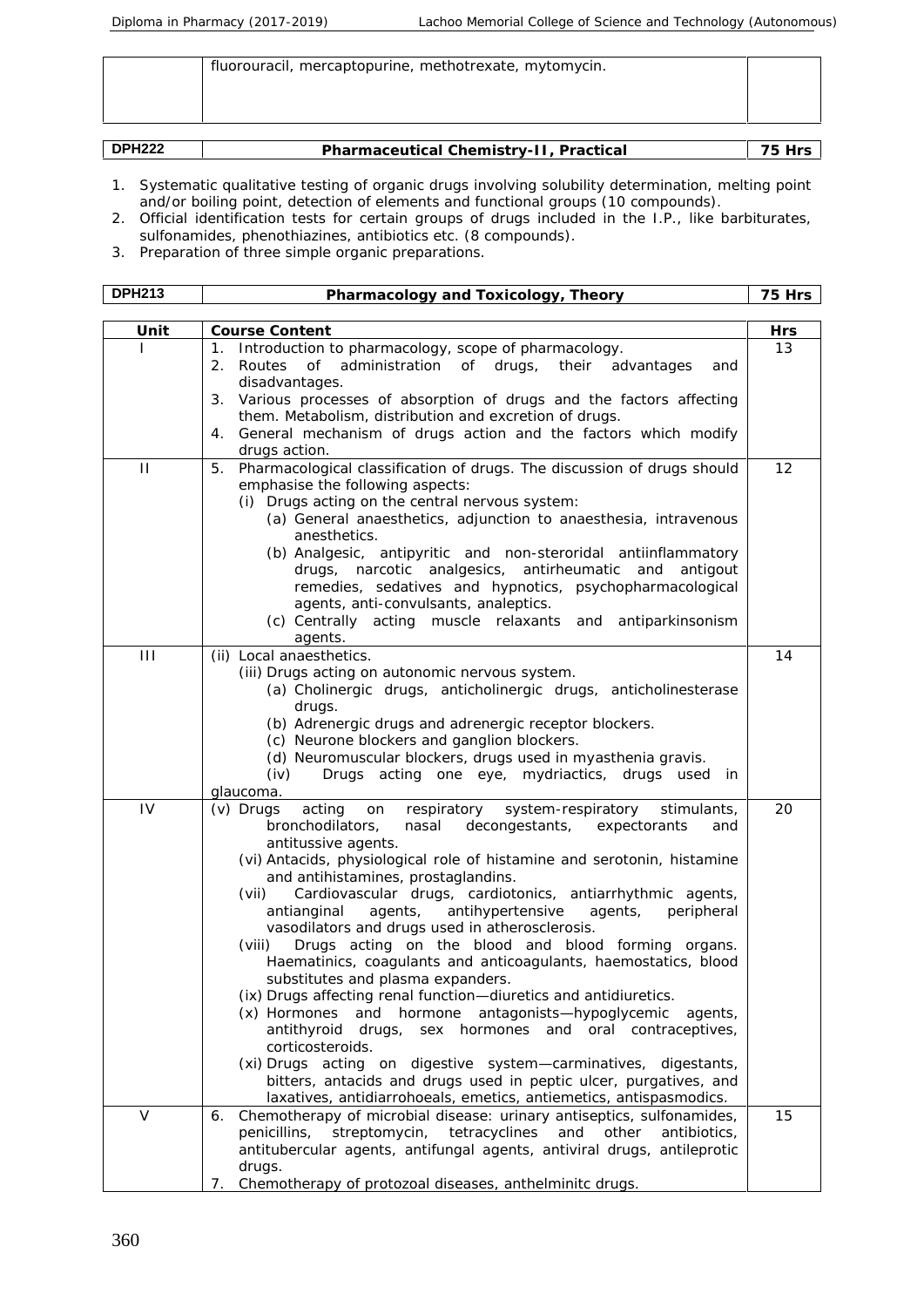|  | 8. Chemotherapy of cancer.<br>9. Disinfectants and antiseptics.<br>A detailed study of the action of drugs on each organ is not necessary. |  |
|--|--------------------------------------------------------------------------------------------------------------------------------------------|--|
|  |                                                                                                                                            |  |

| <b>DPH223</b> | Pharmacology and Toxicology, Practical |  |
|---------------|----------------------------------------|--|

The first six of the following experiments will be done by the students while the remaining will be demonstrated by the teacher.

- 1. Effect of potassium and calcium, acetylcholine and adrenaline on frog's heart.
- 2. Effect of acetylcholine on rectus abdominis muscle of frog and guinea pig ileum.
- 3. Effect of spasmogens and relaxants on rabbits intestine.
- 4. Effect of local anaesthetics on rabbit cornea.
- 5. Effect of mydriatics and miotics on rabbit eye.
- 6. To study the action of strychnine on frog.
- 7. Effect of digitalis on frogs heart.
- 8. Effect of hypnotics in mice.
- 9. Effect of convulsants and anticonvulsants in mice or rats.
- 10. Test for pyrogens.
- 11. Taming and hypnosis potentiating effect of chlorpormazine in mice/rats.
- 12. Effect of diphenhydramine in experimentally produced asthma in guinea pigs.

| <b>DPH214</b> | Pharmaceutical Jurisprudence, Theory                                                                                                                                                                                                                                                                                                                                                                                                                                                     | 50 Hrs     |
|---------------|------------------------------------------------------------------------------------------------------------------------------------------------------------------------------------------------------------------------------------------------------------------------------------------------------------------------------------------------------------------------------------------------------------------------------------------------------------------------------------------|------------|
| Unit          | <b>Course Content</b>                                                                                                                                                                                                                                                                                                                                                                                                                                                                    | <b>Hrs</b> |
|               | 1. Origin and nature of pharmaceutical legislation in India, its scope and<br>objectives. Evolution of the "Concept of Pharmacy" as an integral part<br>of the health care system.<br>2. Brief introduction to the study of the following acts:<br>(i) Poisons Act 1919 (as amended to date)<br>(ii) Medicinal and toilet preparations (excise duties) Act, 1955 (as<br>amended to date).                                                                                                | 15         |
| $\mathbf{H}$  | (iii) Medical termination of pregnancy act, 1971 (as amended to date).<br>Principles and significance of professional ethics. Critical study of the<br>3.<br>code of pharmaceutical ethics drafted by Pharmacy Council of India.<br>Pharmacy Act, 1948-the general study of the Pharmacy Act with<br>4.<br>special reference to education regulations, working of state and<br>central councils, constitution of these councils and functions,<br>registration procedures under the Act. | 10         |
| $\mathbf{H}$  | 5. The Drugs and Magic Remedies (Objectionable Advertisement) Act,<br>1954-general study of the act, objectives, special reference to be laid<br>on advertisements, magic remedies and objectionable and permitted<br>advertisements, diseases which cannot be claimed to be cured.<br>Narcotic Drugs and Psychotropic Substances Act, 1985-a brief study of<br>6.<br>the act with special reference to its objectives, offences and<br>punishment.                                      | 15         |
| IV            | 7. The Drugs and Cosmetics Act, 1940—general study of the Drugs and<br>Cosmetics Act and the rules there under. Definitions and salient<br>features related to retail and wholesale distribution of drugs.<br>Procedure and formalities in obtaining licences under the rule.                                                                                                                                                                                                            | 5          |
| V             | 8. The powers of inspectors, the sampling procedures.<br>9. Facilities to be provided for running a pharmacy effectively. General<br>study of the schedules with special reference to schedules C, C1, F, G,<br>J, H, P and X and salient features of labeling and storage conditions of<br>drugs.<br>10. Latest drugs (price control) order in force.                                                                                                                                   | 5          |

| <b>DPH215</b> | Drug Store and Business Management, Theory                             | 50 Hrs     |
|---------------|------------------------------------------------------------------------|------------|
|               |                                                                        |            |
| Unit          | Course Content                                                         | <b>Hrs</b> |
| PART-I        | Introduction-trade, industry and commerce, functions and subdivision   | 21         |
| COMMERCE      | of commerce, introduction to elements of economics and management.     |            |
| (50 hours)    | 2. Channels of distribution.                                           |            |
|               | Drug house management—selection of site, space lay out and legal<br>З. |            |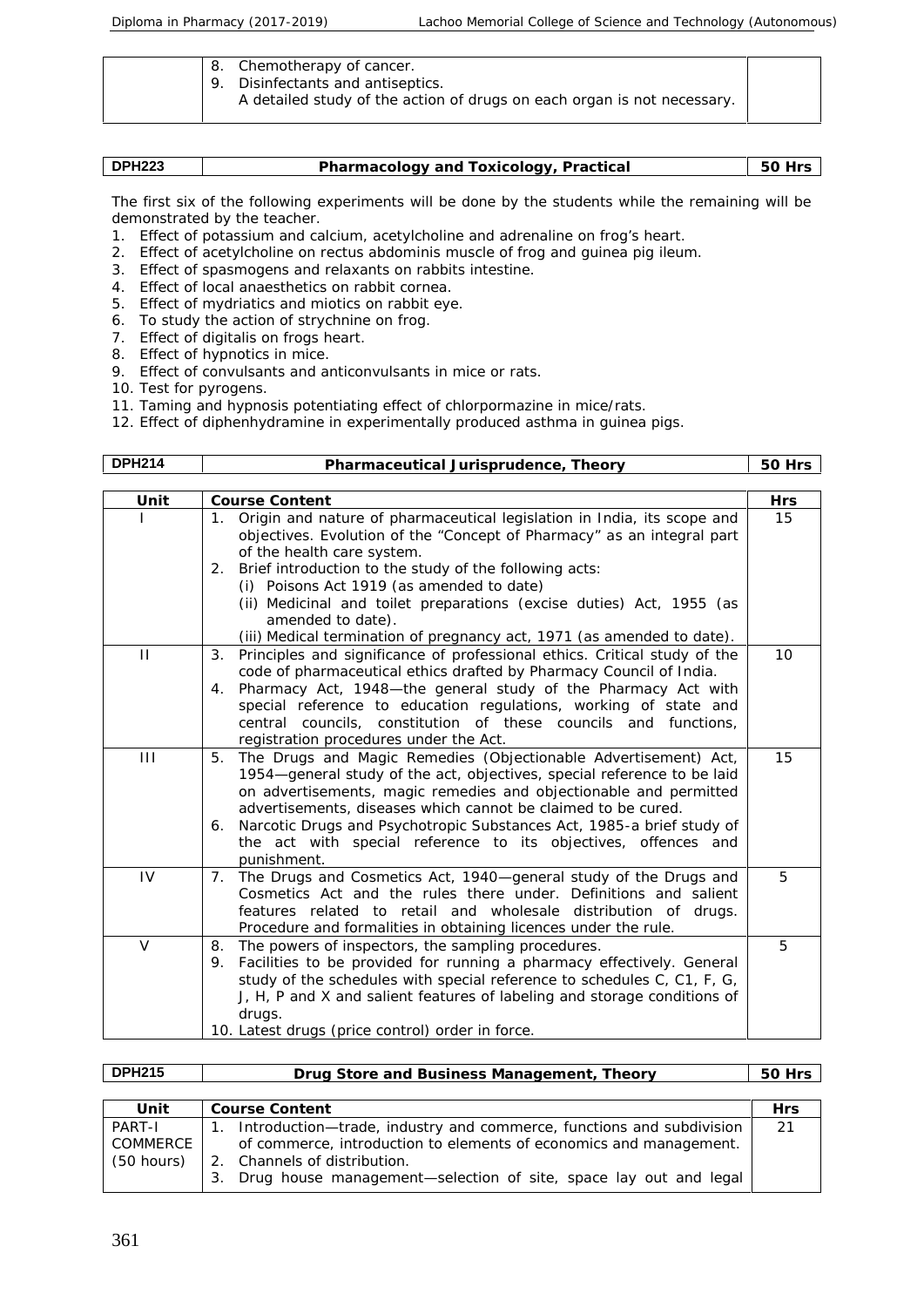|                                                            | requirements.<br>Importance and objectives of purchasing, selection of suppliers, credit<br>information, tenders, contracts and price determination and legal<br>requirements thereto.<br>Codification, handling of drug stores and other hospital supplies.                                                                                                                  |    |
|------------------------------------------------------------|-------------------------------------------------------------------------------------------------------------------------------------------------------------------------------------------------------------------------------------------------------------------------------------------------------------------------------------------------------------------------------|----|
| $\mathbf{H}$                                               | Forms of business organizations.<br>4.<br>Recruitment, training, evaluation and compensation of the pharmacist.<br>5.<br>Banking and finance-service and functions of bank, finance planning<br>6.<br>and sources of finance.                                                                                                                                                 | 15 |
| $\mathbf{III}$                                             | Inventory control-objects and importance, modern techniques like<br>$7_{\cdot}$<br>ABC, VED analysis, the lead time, inventory carrying cost, safety stock,<br>minimum and maximum stock levels, economic order quantity, scrap<br>and surplus disposal.<br>Sales promotion, market research, salesmanship, qualities of a<br>8.<br>salesman, advertising and window display. | 14 |
| PART-II<br><b>ACCOUNTA</b><br>NCY.<br>(25)<br>hours)<br>IV | Introduction to the accounting concepts and conventions. Double entry<br>9.<br>book keeping, different kinds of accounts.<br>10. Cash book.                                                                                                                                                                                                                                   | 12 |
| $\vee$                                                     | 11. General ledger and trial balance.<br>12. Profit and loss account and balance sheet.<br>13. Simple techniques of analyzing financial statements. Introduction to<br>budgeting.                                                                                                                                                                                             | 13 |

| <b>DPH216</b>               | Hospital and Clinical Pharmacy, Theory                                                                                     | 75 Hrs |
|-----------------------------|----------------------------------------------------------------------------------------------------------------------------|--------|
|                             |                                                                                                                            |        |
| Unit                        | Course Content                                                                                                             | Hrs    |
| PART-I                      | Hospital-definition, function, classification based on various criteria,<br>1.                                             | 10     |
| <b>HOSPITAL</b>             | organization, management and health delivery system in India.                                                              |        |
| PHARMACY:                   | Hospital pharmacy:<br>2.<br>(a) Definition                                                                                 |        |
| I.                          | (b) Functions and objectives of hospital pharmaceutical services.                                                          |        |
|                             | (c) Location, layout, flow chart of materials and men.                                                                     |        |
|                             | (d) Personnel and facilities requirements including equipments based                                                       |        |
|                             | on individual and basic needs.                                                                                             |        |
|                             | (e) Requirements and abilities required for hospital pharmacists.                                                          |        |
|                             | Drug distribution system in hospitals.<br>3.                                                                               |        |
|                             | (a) Out-patient services                                                                                                   |        |
|                             | (b) In-patient services-(a) types of services (b) detailed discussion                                                      |        |
|                             | of unit dose system, floor ward stock system, satellite pharmacy                                                           |        |
|                             | services, central sterile services, bed side pharmacy.                                                                     |        |
| $\mathbf{H}$                | Manufacturing:<br>4.                                                                                                       | 27     |
|                             | (a) Economical considerations, estimation of demand.                                                                       |        |
|                             | (b) Sterile manufacture-large and small volume<br>parenterals,                                                             |        |
|                             | facilities, requirements, layout, production planning, man-power                                                           |        |
|                             | requirements.                                                                                                              |        |
|                             | (c) Non-sterile<br>manufacture-liquid<br>orals,<br>externals,<br>bulk                                                      |        |
|                             | concentrates.                                                                                                              |        |
|                             | (d) Procurement of stores and testing of raw materials.                                                                    |        |
|                             | Nomenclature and uses of surgical instruments and hospital<br>5.                                                           |        |
|                             | equipments and health accessories.                                                                                         |        |
|                             | 6. P.T.C. (Pharmacy Therapeutic Committee), hospital formulary system<br>and their organization, functioning, composition. |        |
|                             | Drug information service and drug information bulletin.<br>7.                                                              |        |
|                             | Surgical dressing like cotton, gauze, bandages and adhesive tapes<br>8.                                                    |        |
|                             | including their pharmacopoeial tests for quality. Other hospital supply                                                    |        |
|                             | eg. I.V. sets, B.G. sets, Ryals tubes, catheters, syringes etc.                                                            |        |
| <b>PART</b><br>$\mathbf{H}$ | 9. Introduction to clinical pharmacy practice-definition, scope.                                                           | 21     |
| <b>CLINICAL</b>             | 10. Modern dispensing aspects-pharmacists and patient counseling and                                                       |        |
| PHARMACY:                   | advice for the use of common drugs, medication history.                                                                    |        |
|                             | 11. Common daily terminology used in the practice of medicine.                                                             |        |
| Ш                           | and<br>pathophysiology including<br>12. Disease,<br>manifestation<br>salient                                               |        |
|                             | symptoms to understand the disease like tuberculosis, hepatitis,                                                           |        |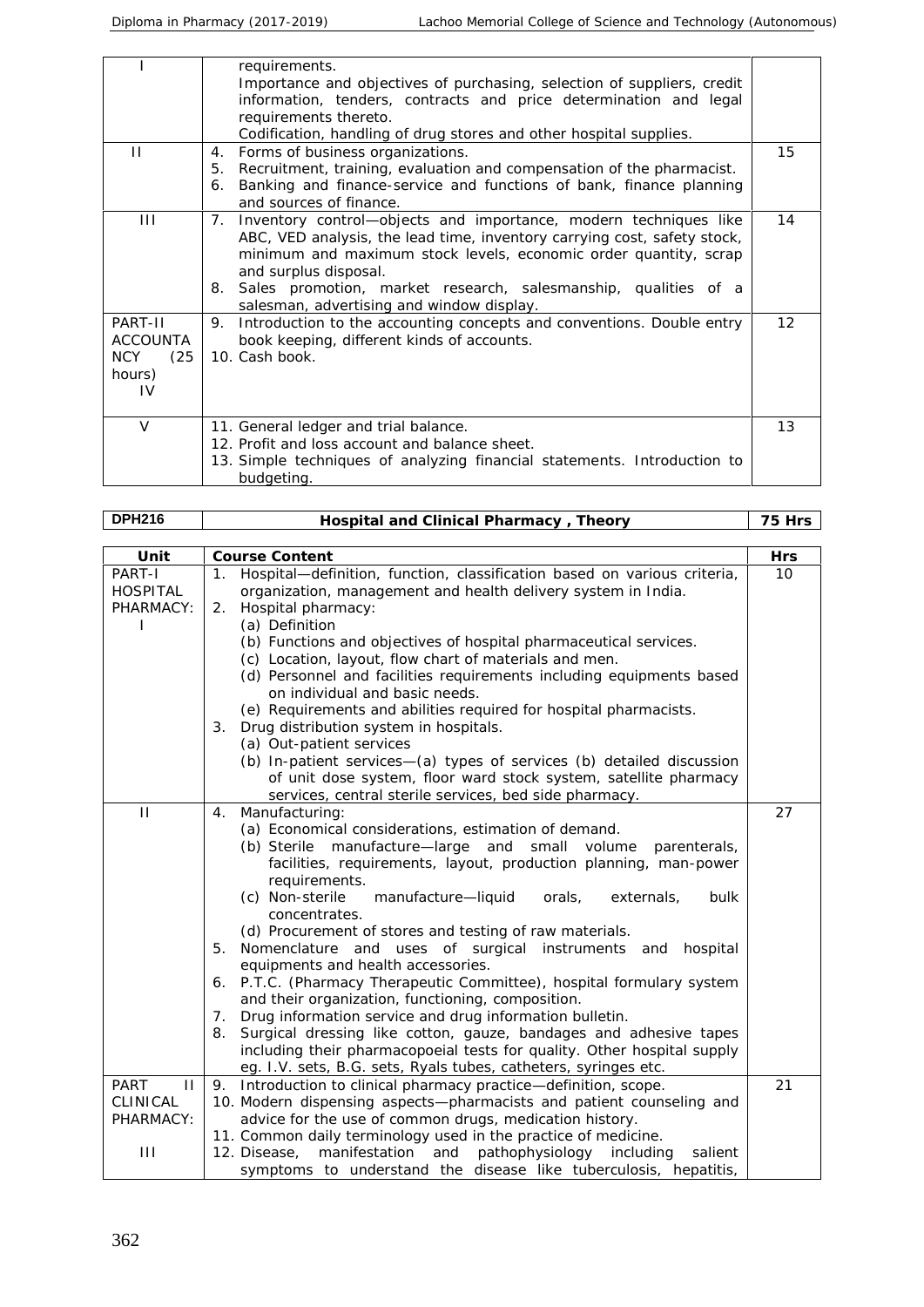|               | rheumatoid arthritis, cardiovascular diseases, epilepsy, diabetes,<br>Peptic ulcer, hypertension.<br>13. Bioavailability of drugs, including factors affecting it.                                                                                                                                                                                                                                                                                                                                                      |                  |
|---------------|-------------------------------------------------------------------------------------------------------------------------------------------------------------------------------------------------------------------------------------------------------------------------------------------------------------------------------------------------------------------------------------------------------------------------------------------------------------------------------------------------------------------------|------------------|
| IV            | 14. Physiological parameters with their significance.<br>15. Drug interactions:<br>(a) Definition and introduction.<br>(b) Mechanism of drug interaction.<br>(c) Drug-drug interaction with reference to analgesics, diuretics,<br>cardiovascular drugs, gastro intestinal agents, vitamins and<br>hypoglycemic agents.<br>(d) Drug-food interaction.<br>16. Adverse drug reactions.<br>(a) Definition and significance.<br>(b) Drug-induced diseases and teratogenicity.                                               | 9                |
| $\vee$        | 17. Drugs in clinical toxicity-introduction, general treatment of poisoning,<br>systemic antidotes, treatment of insecticide poisoning, heavy metal<br>poison, narcotic drugs, barbiturate, organophosphorus poisons.<br>18. Drug dependences, drug abuse, addictive drugs and their treatment,<br>complications.<br>19. Application of computers in maintenance of records, inventory control,<br>medication monitoring, drug information and data storage and<br>retrieval in hospital retail pharmacy establishment. | 8                |
| <b>DPH226</b> | Hospital and Clinical Pharmacy, Practical                                                                                                                                                                                                                                                                                                                                                                                                                                                                               | 75<br><b>Hrs</b> |

1. Preparation of transfusion fluids.

2. Testing of raw materials used in (1)

3. Evaluation of surgical dressings.

4. Sterilization of surgical instruments, glassware and other hospital supplies.

5. Handling and use of data processing equipments.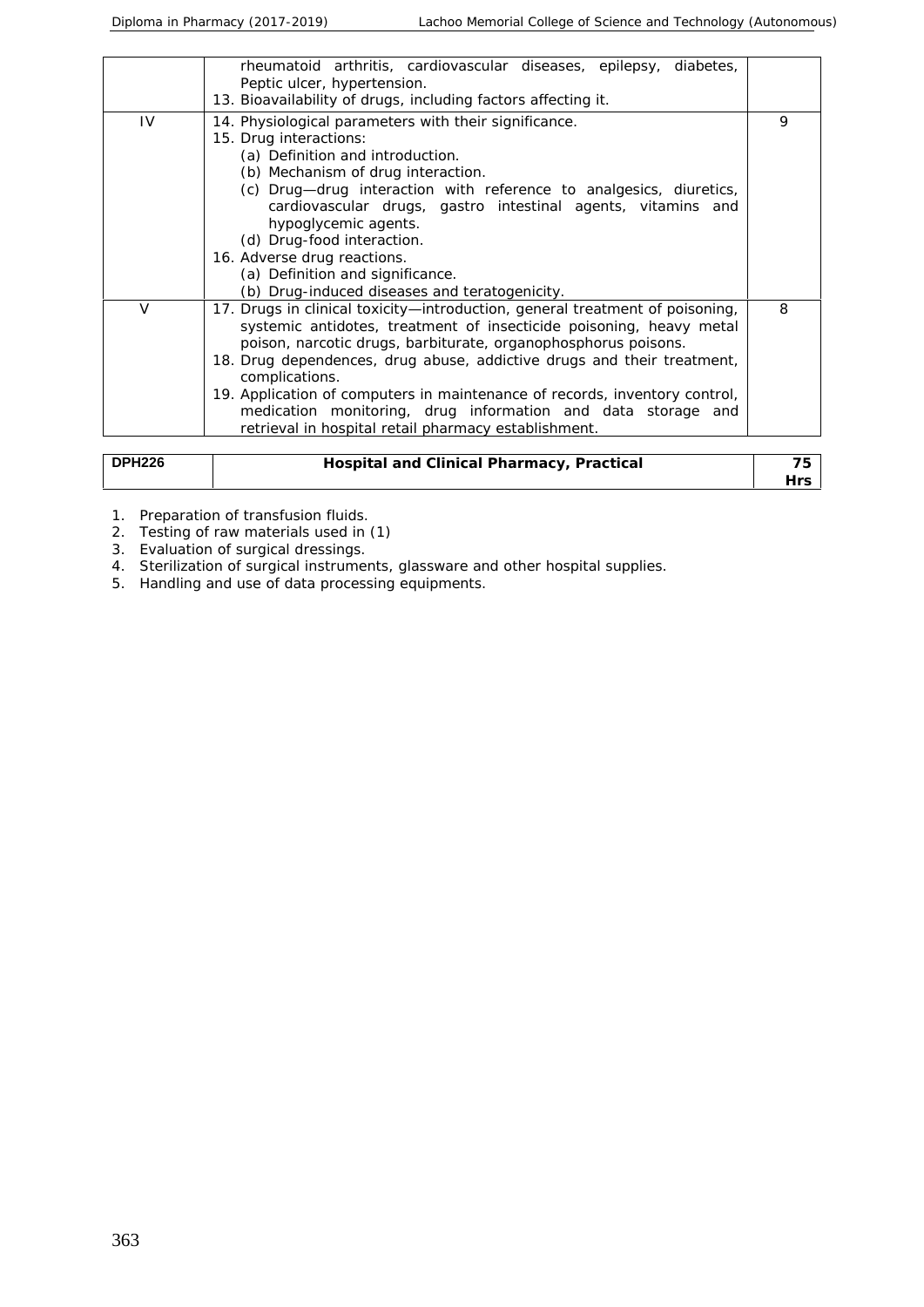#### **REFERENCE BOOKS (LATEST EDITION)**

**Pharmaceutics – I (D.Ph. 101T & D.Ph. 102P)**

- 1. Remington's Pharmaceutical Sciences.
- 2. The Extra Pharmacopoeia-Martindale.
- **Pharmaceutical Chemistry - I (D.Ph. 103T & D.Ph. 104P)**
- 1. Pharmacopoeia of India, Govt. of India, Ministry of Health, Delhi.
- 2. Beckett A.H. and Stenlake J.B., Practical Pharmaceutical Chemistry, Part-I, The Athlene Press University of London.
- 3. Chatten L.G., Pharmaceutical Chemistry, Vol. I & II, Marsccel Dekker, New York.
- 4. L. M. Arthadon, Benlty, T. B. of Pharmaceutical Chemistry, British Press.
- 5. Block J., Roche E.B., Sonie T.O., Wilson C.O., Inorganic Pharmaceutical chemistry, Lea & Febiger, Philadelphia, PA.
- 6. Atherden L.M, Bentley and Driver's Text Book of Pharmaceutical Chemistry, Oxford University Press, London.
- 7. Jeffery G.H., Bassett J., Mendham J., Denney R.C., Volgel's Text book of quantitative chemical analysis, E.L.B.S. London.
- 8. Disher L. A., Modern Inorganic Pharmaceutical Chemistry.
- **Pharmacognosy (D.Ph. 105T & D.Ph. 106P)**
- 1. Kokate C. K., Practical Pharmacognosy, Vallabh Prakashan, Delhi.
- 2. Kokate C. K., Purohit A. P. and Gokhale S. B., Pharmacognosy , Nirali Prakashan, Pune.
- 3. Tylor V. E., Brady L. R. and Robbers J. E., Pharmacognosy 1981, Learned Febiger, Philadelphe, U. S. A.
- 4. Trease G. E. Pharmacognosy and Evans W. C., Baillers Tindall, London.
- 5. Wallis T. E. Pharmacognosy, J. A. Churchill.
- **Biochemistry and Clinical Pathology (D.Ph. 107T & D.Ph. 108P)**
- 1. Lehninger A. L., Principles of Biochemistry, CBS Publishers and Distributors, New Delhi.
- 2. Stryer L., Biochemistry, W H Freeman and Company, San Francisco.
- 3. A.V.S.S. Rama Rao, Text book of Biochemistry.
- 4. Conn E. E. and Stumpf P. K., Outlines of Biochemistry, John Wiley and Sons, New York.
- 5. Harrow B. and Mazur A., Textbook of Biochemistry, W. B. Saunders Co., Philadelphia.
- 6. Jayraman J., Laboratory Manual in Biochemistry, Wiley Eastern Limited, New Delhi.
- 7. Martin D. W., Mays P. A. and Redwell V. M., Harpers Biochemistry, Lange Medical Publications.
- 8. Mussay R. K., Granner D. K., Mayous P. A. and Rodwell Harpers Biochemistry, Prentice-Hall International, Inc.
- 9. Plumer D. T., An Introduction to Practical Biochemistry, Tata MacGraw Hill, New Delhi.
- **Human Anatomy and Physiology (D.Ph. 109T & D.Ph. 110P)**
- 1. Derashari and Gandhi; Human Anatomy and physiology; B.S. Shah Prakashan.
- 2. C.C. Chatterjee; Human Physiology; Medical Alied Agency, Calcutta.
- 3. Goyal, Bhatt and Kumar; Basics of Health Education and Community Pharmacy; B.S. Shah Prakashan.
- 4. Warwick & Williman Longman; Gray's Anatomy.
- 5. Sahana's Text Book of Anatomy.
- 6. Willium and Wilkins, Baltimore Best and Taylor's Physiological Basis of Medical Practice.
- 7. Difore Lea SH and Febiger, Atlas of Normal Histology, Philadephia.
- 8. Ganong WF, Review of Medical Physiology, Prentice Hall International.
- 9. Chourasia B.D.; Human Anatomy, Regional and Applied. Part I, II & III; CBS Publishers and Distributor, New Delhi.
- 10. Gyuton A.C., Half J.E.;Text Book of Medical Physiology; WB Sannders Company.
- 11. Subhash Shaliya; Human Physiology; CBS Publishers and Distributors.
- 12. Keel C.A., Neil E and Joels N.; Samson Wright's Applied Physiology; Oxford University Press.
- 13. MC Naught A.B. and Callander R, Churchill Livingstone; Illustrated Physiology.
- 14. Ranade V.G.; Text Book of Practical Physiology; Pune Vidyarthi Griha Prakashan, Pune.
- 15. Tortora G.J. and Anagnodokos N.P.; Principles for Anatomy and Physiology; Harper and Row Publishers N.Y.
- 16. Vander A.J. Shermati J.H. and Luciano D.S.; Human Physiology; Tata Mcgraw Hill Publishing Co. New Delhi.
- 17. Goyal R.K.; A Text Book of Experimental Physiology; B.S. Shah Prakashan.
- **Health Education and Community Pharmacy (D.Ph. 111T)**
- 1.R.K.Goyal;Health Education and Community Pharmacy; B.S. Shah Prakashan.
- 2.Dandiya and Zafer ; Health Education and Community Pharmacy;